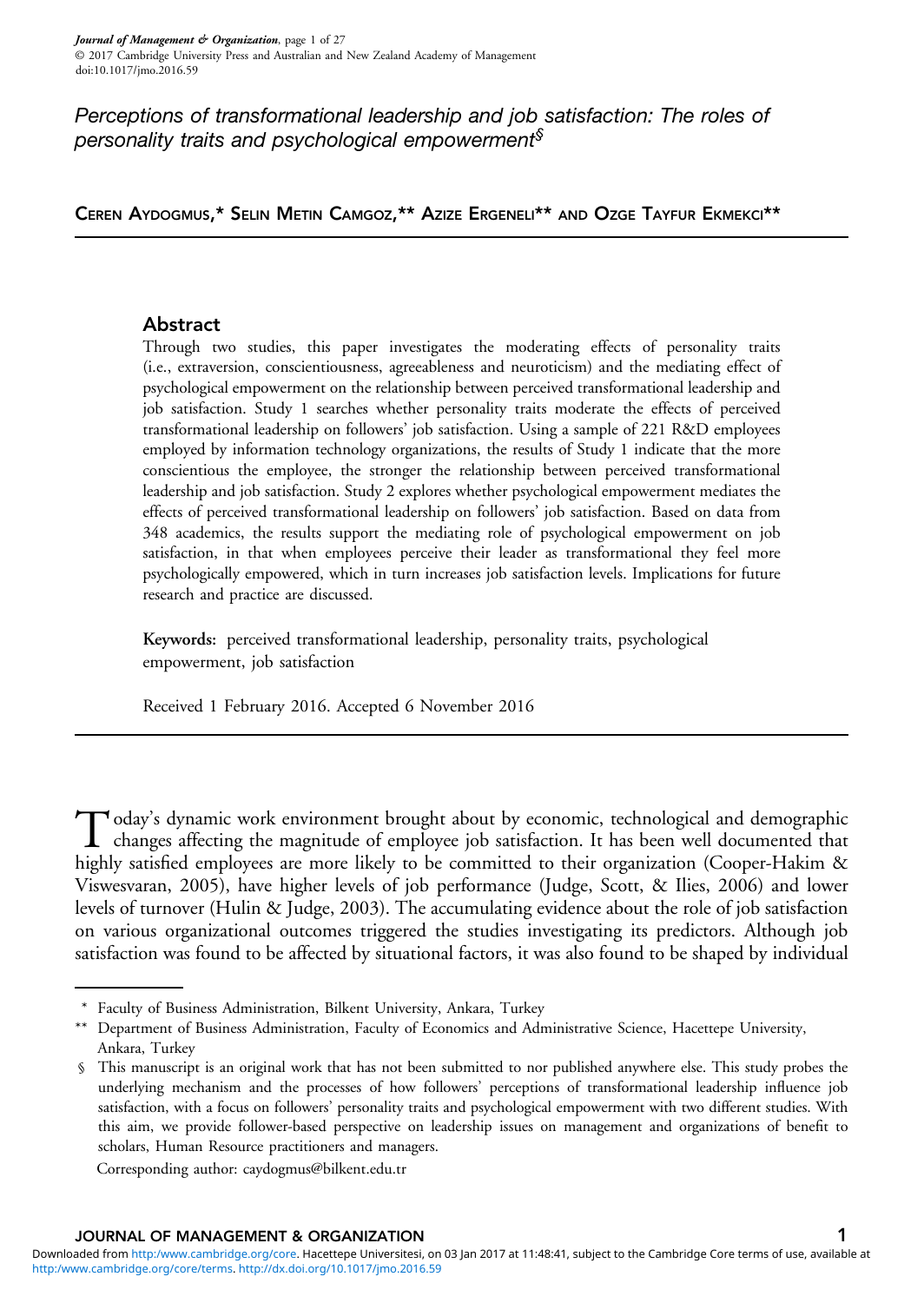factors such as dispositions (Templer, [2012\)](#page-25-0) and perceptions. Among these individual factors, followers' perceptions of transformational leadership (Cicero & Pierro, [2007](#page-22-0)) and followers' personality traits (Judge, Heller, & Mount, [2002;](#page-24-0) Hsieh, [2013\)](#page-23-0) have arisen as important predictors.

Transformational leadership is most commonly defined as a set of behaviours, which transforms followers' needs by satisfying self-actualization needs and push their own and employers' expectations to higher levels (Bass & Avolio, [1994](#page-21-0)). Transformational is based on the premise that such leadership encourages employee development and increases followers' motivation levels and morale (Burns, [1978](#page-22-0)). The research on transformational leadership has been predominantly leader centred, yet scholars have recently realized that followers remain an unexplored source of variance in the leadership process. Thereby, researchers have begun to take a more follower-centred perspective, emphasizing the role of followers in an interactive leadership process (Gardner & Avolio, [1998](#page-23-0); Ozaralli, [2003;](#page-24-0) Hetland, Sandal, & Johnsen, [2008;](#page-23-0) Gumusluoglu & Ilsev, [2009;](#page-23-0) Braun, Peus, Weisweiler, & Frey, [2013;](#page-22-0) Qu, Janssen, & Shi, [2015](#page-25-0)). In contrast to the leader-centred perspective, scholars of the follower-centred perspective argue that becoming and remaining an effective leader does not only depend on the leader's actual behaviour, but also on followers' attributions, perceptions and characteristics.

Accumulating evidence confirms the direct relationship between employees' transformational leadership perceptions regarding their supervisors and job satisfaction (Bass, [1999](#page-21-0); Krishnan, [2012](#page-24-0)), however, studies on the moderating effects between perceived transformational leadership and job satisfaction are relatively rare and mostly neglect individual differences.

The present research aims to examine the processes by which followers' perceptions of their leaders as more transformational precipitate their influence on job satisfaction. The purpose of this article is to extend the association between perceived transformational leadership and job satisfaction by adding to the body of work on the follower-centred leadership perspective. With this aim, Study 1 investigates the moderating effects of four personality traits (extraversion, conscientiousness, agreeableness and neuroticism) on the relationship between perceived transformational leadership and job satisfaction. Specifically, we assume that the effect of perceived transformational leadership on job satisfaction varies as a function of followers' personality traits. We posit that follower's perceptions of their leaders as transformational might interact with follower's personality traits, and that this interaction contributes positively or negatively to job satisfaction. Understanding the moderating effects of followers' personality traits associated with their transformational leadership perceptions may help to better understand the dispositional predictors of job satisfaction. Clearly, these findings may have important organizational implications, including for selection and human resources training and development.

Through focussing on followers, in Study 2, we examine the underlying mechanism and processes of how their perceptions of transformational leadership influence job satisfaction, with a focus on psychological empowerment. This concept is defined as the 'intrinsic task motivation manifested in cognitions that reflect an individual's active orientation to his or her work role' (Spreitzer, [1995](#page-25-0): 1443). Several studies report that transformational leaders empower their followers (Jung & Sosik, [2002](#page-24-0); Joo & Lim, [2013;](#page-23-0) Dust, Resick, & Mawritz, [2014](#page-22-0); Pai & Krishnan, [2015](#page-24-0)). While research on perceived transformational leadership with job satisfaction has flourished, the effects of empowerment among followers have been virtually ignored. In line with the transformational leadership theory emphasizing the role of empowerment as a central mechanism (Avolio, Zhu, Koh, & Bhatia, [2004](#page-21-0)) we explore psychological empowerment as the mediating variable in perceived transformational leadership and job satisfaction linkage. We argue that followers' perceptions of their leaders as transformational affect their psychological empowerment levels and thus in turn contribute to their job satisfaction.

Before discussing the theoretical framework for the hypotheses of the study, it seems necessary to give information about the cultural values and business context in Turkey, given the fact that such information would provide more complete picture regarding the transformational leadership and its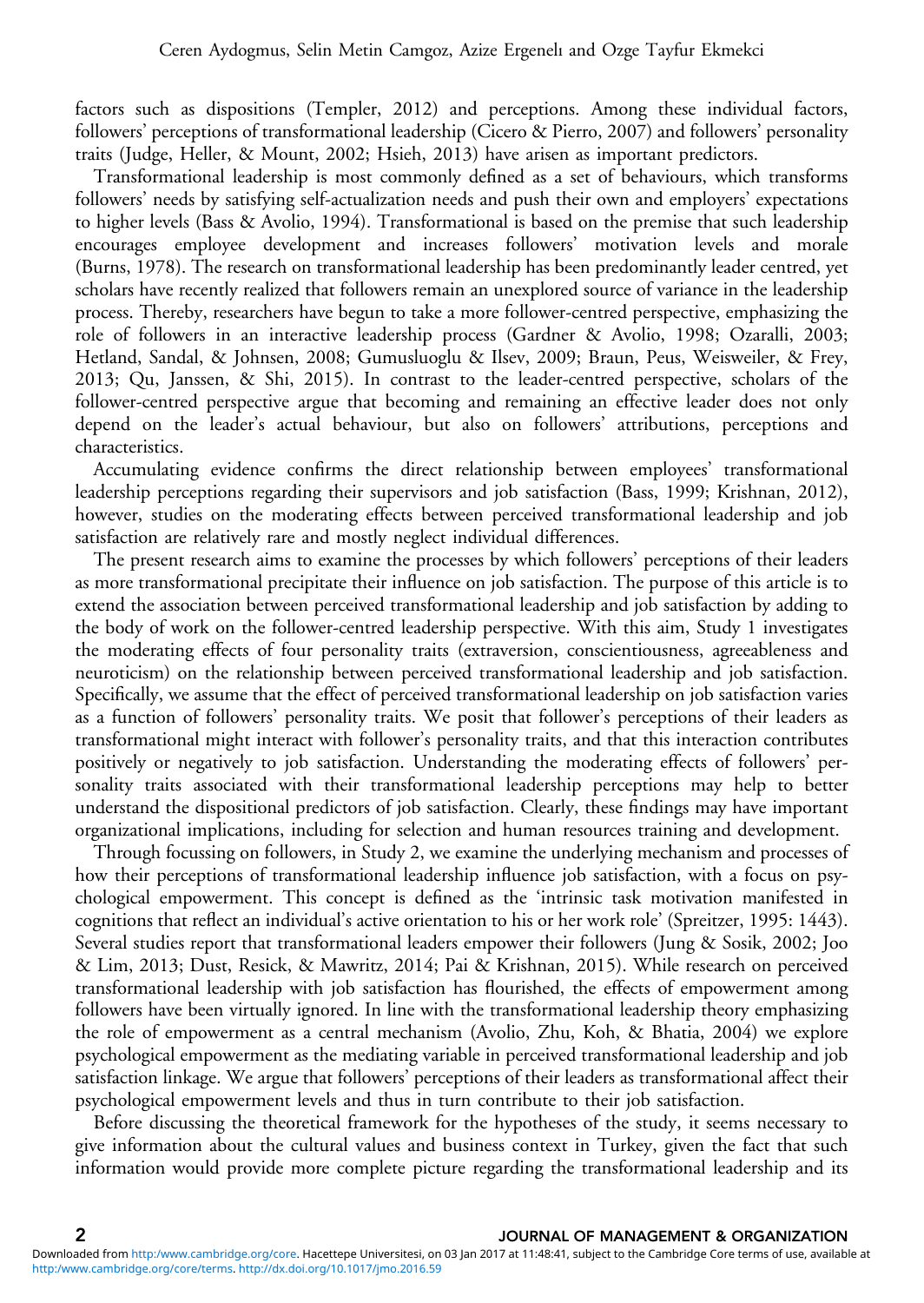effects in organizations. Therefore, in the preceding sections, first information about Turkish culture and business environment; then theoretical rationale for hypotheses will be discussed.

# CULTURAL VALUES AND BUSINESS CONTEXT IN TURKEY

Turkish culture is argued to be a blend of 'Western' and 'Eastern' values (Aycan, [2001](#page-21-0)), probably due to Turkey's historical ties and geographic location connecting Asia and Europe. In early studies, Turkish culture was found to have high power distance and collectivistic tendencies (Hofstede, [1980](#page-23-0)), which are peculiar to Eastern societies and their value systems. However, Turkish culture has been transformed like many other societies. Autonomy and self-determination have aroused as basic values in Turkish families (Kagitcibasi, [1996\)](#page-24-0), which cause changes in power distance and collectivist tendencies. In fact, recent studies show that Turkey has become less collectivistic (Goregenli, [1997;](#page-23-0) Aycan et al., [2000](#page-21-0); Fikret-Pasa, Kabasakal, & Bodur, [2001](#page-23-0)) and less hierarchical (Aycan et al., [2000](#page-21-0)) compared with past. The transformation in the societal values has reflected itself in Turkish organizations as well. After the adoption of liberal economy in 1980s, the organization structures in Turkey have become less hierarchical (Aycan et al., [2000](#page-21-0)) with less uncertainty avoiding (Kabasakal & Bodur, [1998](#page-24-0)).

Despite the adoption of some Western values, still Turkish societal and organizational culture are characterized with collectivism and power distance, which shape leader–follower relations to a large extent. Studies investigating the leadership styles in Turkey reported that Turkish managers show parental consideration towards their subordinates (e.g., Aycan & Fikret-Pasa, [2003\)](#page-21-0), and exhibit nurturing and authoritarian behaviours at the same time. In this paternalistic leadership style, supervisors assume the role of a parent and consider it an obligation to provide support and protection to those under their care (Aycan and Kanungo, 2000). Subordinates, in turn, reciprocate such care, support and protection of the paternal authority by showing loyalty, trust and respect to their supervisors. Turkish employees/subordinates are looking for leaders who are basically relationship oriented (i.e., showing individualized attention to followers), display concern with the private problems of followers and create an intimate atmosphere in the organization (Fikret-Pasa, Kabasakal, & Bodur, [2001\)](#page-23-0). Besides paternalistic leadership, these behaviours are compatible with the dimensions of transformational leadership. In fact, recent studies reported that transformational leadership is the most preferred leadership style in Turkey (Aycan & Fikret-Pasa, [2003;](#page-21-0) Gumusluoglu & Ilsev, [2009](#page-23-0); Gumusluoglu, Karakitapoğlu-Aygün, & Hirst, [2013](#page-23-0)). As in other countries, much of the interest has been devoted to investigate the prevalent and preferred leadership styles in Turkey; however, less attention has been directed to the investigation of how these leadership styles affect employee's perceptions such as perceived empowerment and job satisfaction. This study could provide insights about how transformational leadership influences the perceived empowerment and job satisfaction in Turkey, which is argued to differ from both Western and Eastern societies in terms of some societal values.

# THEORETICAL BACKGROUND AND HYPOTHESES DEVELOPMENT

# Transformational leadership and job satisfaction

Job satisfaction is the pleasurable emotional state that results from the appraisal of one's job as achieving or facilitating one's job values (Locke, [1969](#page-24-0)). It is the evaluation of an individual's own work in terms of the context and content of the work. Among many determinants of job satisfaction, an employee's direct manager or leader has the greatest influence on whether an employee finds his or her job satisfying or not (Avolio, Bass, & Jung, [1999](#page-21-0); Mardanov, Heischmidt, & Henson, [2008\)](#page-24-0). Among various leadership styles, recent work suggests that transformational leadership (Bass, [1985](#page-21-0)) has a more favourable impact on employee job satisfaction compared with other leadership approaches (Awamleh & Gardner, [1999;](#page-21-0)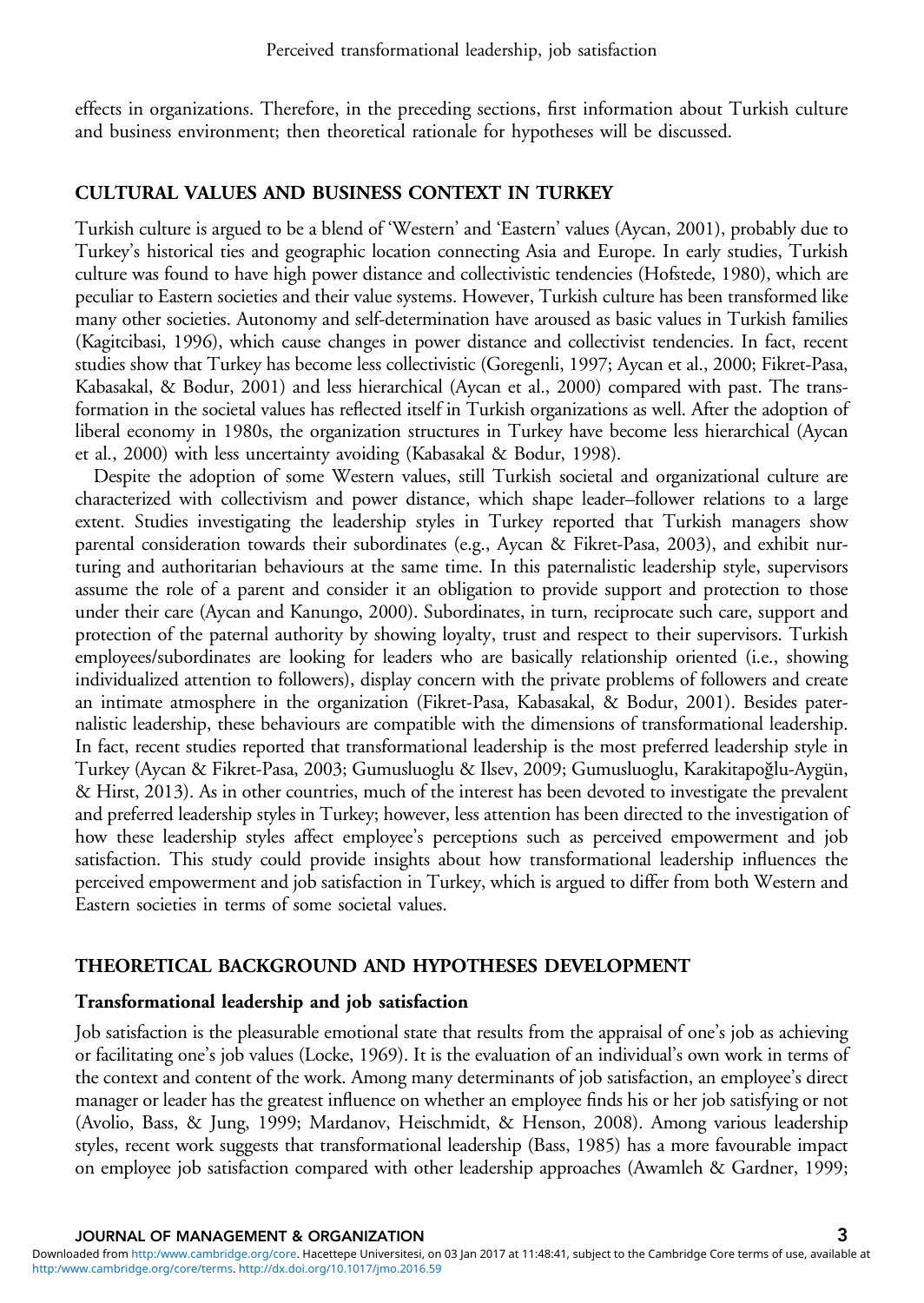Bogler, [2001;](#page-21-0) Cicero & Pierro, [2007](#page-22-0); Top, Tarcan, Tekingündüz, & Hikmet, [2013;](#page-25-0) Ghanbari & Eskandari, [2014;](#page-23-0) Çoğaltay, Yalcin, & Karadağ, [2016\)](#page-22-0). Scholars regard transformational leadership as a tool to enhance follower satisfaction by encouraging employee development, interaction and promoting motivation (Avolio, [1999](#page-21-0)). Transformational leadership fosters autonomy and encourages challenging work, thus becoming increasingly important to followers' job satisfaction (Bass, [1999](#page-21-0)).

Transformational leadership consists of four interrelated behavioural components of idealized influence: (1) charismatic role modelling, (2) inspirational motivation that articulates an appealing vision, (3) individualized consideration and (4) intellectual stimulation that promotes creativity and innovation (Bass & Avolio, [1994\)](#page-21-0). The related literature demonstrates that dimensions of transformational leadership have positive effects on job satisfaction (Judge & Bono, [2000;](#page-24-0) Krishnan, [2012](#page-24-0)). Particularly, intellectual stimulation leads employees to see their work as more interesting due to increased self-understanding and growth (Jung & Sosik, [2002\)](#page-24-0). Leader charisma generates loyalty and appreciation from followers (Bass & Avolio, [1994](#page-21-0)) and inspirational motivation leads employees to feel involved in their tasks and understand the vision of the organization (Kerfoot, [2001](#page-24-0)). Individualized consideration involves caring management through personal attention and treatment (Slater, [2003](#page-25-0)). From these factors, we expect that when a follower perceives his or her leader as more transformational, he or she will feel higher job satisfaction. Therefore

Hypothesis 1: Perceived transformational leadership is positively correlated with job satisfaction.

### Moderating roles of followers' personality traits (Study 1)

Although the relationships between perceived transformational leadership and job satisfaction have been clearly demonstrated (Judge & Bono, [2000](#page-24-0); Krishnan, [2012\)](#page-24-0), the potential moderating effects of individual differences remain largely inconclusive. Some scholars examining individual differences (Monzani, Ripoll, & Silla, [2014](#page-24-0)) argue that those differences serve as situational moderators for transformational leadership effectiveness (Wofford, Whittington, & Goodwin, [2001](#page-26-0)). This argument has also been supported by Lord, DeVader, and Alliger [\(1986](#page-24-0)), suggesting that cognitive schemas composed of personality traits are important perceptual constructs that predict leadership perceptions. In this sense, Bass [\(1999\)](#page-21-0) and Conger and Kanungo [\(1998](#page-22-0)) note that transformational leadership might be more effective for some followers than for others, thereby suggesting that follower characteristics could be important moderators on the effects of such leadership on followers' job attitudes, including job satisfaction. If followers' characteristics play an important role in transformational leadership perception, these characteristics should explain the variance of perceived transformational leadership in addition to the variance of followers' job satisfaction. Consistent with other situational approaches to leadership, we presume that followers' personality traits moderate the relationships between followers' perceptions of their leaders as transformational and their job satisfaction. In discussing the proposed moderating hypotheses, we utilize and define personality in terms of the Big-Five personality traits excluding openness to experience (i.e., extraversion, conscientiousness, agreeableness and neuroticism) in line with prior studies. The traits are widely recognized and have been found to be related to many organizational attitudes and outcomes, including job satisfaction (Judge, Heller, & Mount, [2002\)](#page-24-0). However, openness to experience was found to have weak correlations with job satisfaction (Judge, Heller, & Mount, [2002\)](#page-24-0). DeNeve and Cooper [\(1998](#page-22-0)) discovered the effect of openness to experience on job satisfaction was unclear. Nevertheless, there are contradictory findings about the relationship between followers' openness and their perceptions for transformational leadership. Although some findings (Moss & Ngu, [2006\)](#page-24-0) suggest that there is a positive, some identify (Hetland, Sandal, & Johnsen, [2008](#page-23-0)) no correlation on this relationship. Therefore, openness to experience will not be investigated in this study.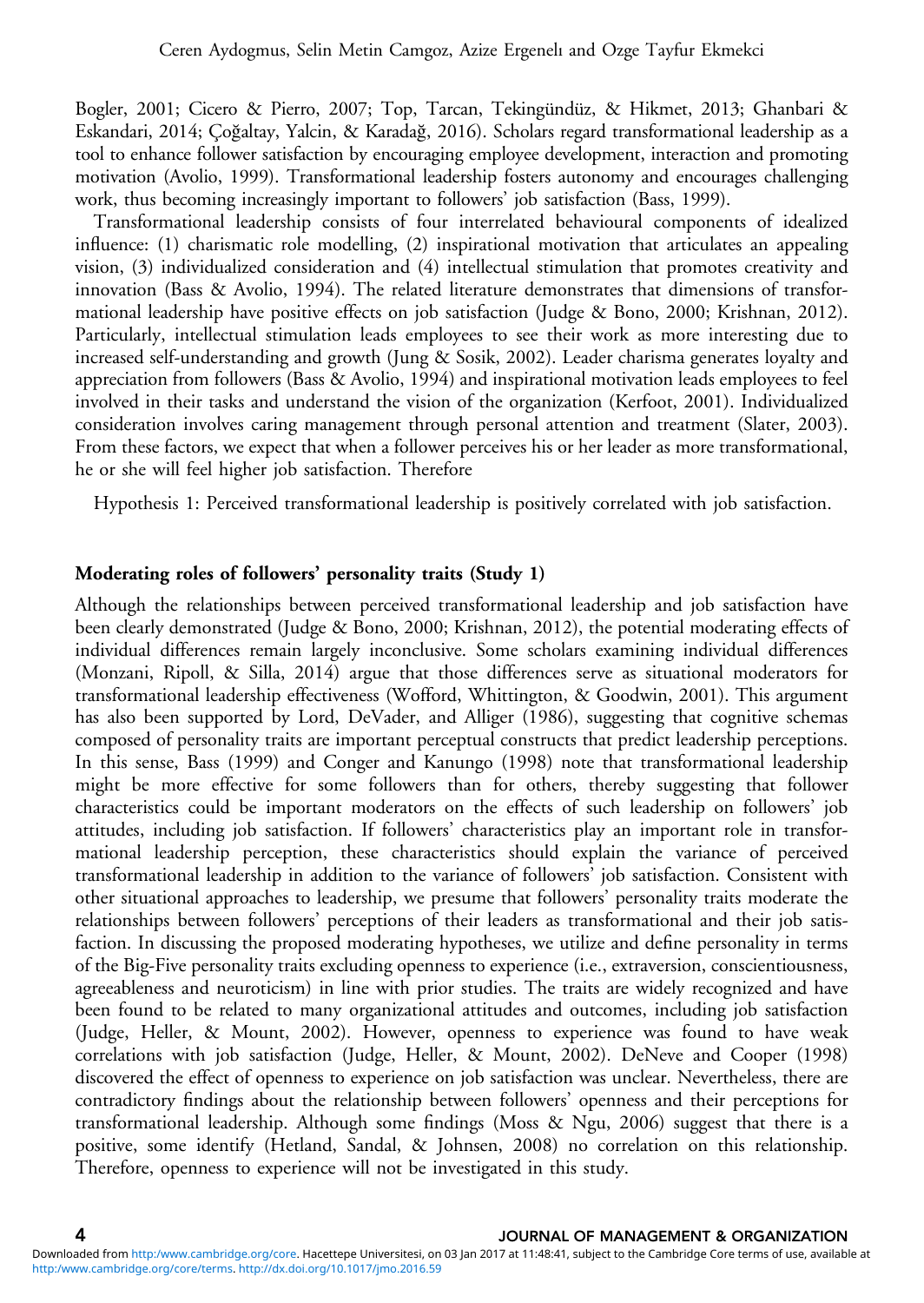Within the Big-Five personality model, extraversion is associated with being social, assertive, expressive, energetic, talkative and active (Goldberg, [1990](#page-23-0)). As extraversion correlates with pleasant emotions (Lucas, Diener, Grob, Suh, & Shao, [2000\)](#page-24-0), extraverted individuals experience more positive affective reactions compared with introverts (Rusting & Larsen, [1997\)](#page-25-0) when faced with the same pleasant events. Recent research suggests that higher extraversion scores are positively correlated with all components of job satisfaction (Judge, Heller, & Mount, [2002](#page-24-0)). Put differently, employees who are high in extraversion perceive their working environment more positively (Weiss & Cropanzano, [1996](#page-26-0)) which in turn generalizes to job satisfaction (Judge, Heller, & Mount, [2002](#page-24-0)).

In terms of leadership practices, extraversion might play an important role in shaping individuals' perceptions of leadership preferences (Keller, [1999](#page-24-0)). Felfe and Schyns ([2006\)](#page-22-0) assert that extraversion in particular is positively related to the perception and acceptance of transformational leadership, finding that followers high in extraversion have a tendency to perceive their leaders as more transformational than do followers low in extraversion. Similarly, leaders may be more encouraged to activate a transformational style when encountering followers with high levels of social activity and initiative, as they will perceive their followers as having the appropriate characteristics for such leadership (Dvir & Shamir, [2003\)](#page-22-0). As individuals high in extraversion tend to place more emphasis on transformational leadership practices, one might presume that the relationship between perceived transformational leadership and job satisfaction becomes stronger. Thus

Hypothesis 2: Followers' extraversion moderates the relation between perceived transformational leadership and job satisfaction such that the effect of the former on the latter will be stronger when followers are high in extraversion.

Conscientiousness involves being responsible, organized, dependable, careful and hardworking. Considerable research proves that none of the Big-Five personality traits except conscientiousness predicts global and subscale scores of actual job satisfaction (Winkelmann & Winkelmann, [2008;](#page-26-0) Furnham, Eracleous, & Chamorro-Premuzic, [2009](#page-23-0)). Likewise, the findings of meta-analyses aggregating over different samples in different countries with different outcome criteria display that conscientiousness is most likely the best predictor of work-related behaviour (Salgado, [1997\)](#page-25-0). Put differently, individuals who are high in conscientiousness are better-performing employees; they receive more rewards and recognition, which in turn increases their job satisfaction (Templer, [2012](#page-25-0)). A potential explanation for this finding might be that as conscientious individuals are more likely to receive higher intrinsic and extrinsic rewards due to their efficient nature that might consequently increase their levels of job satisfaction (Furnham, Eracleous, & Chamorro-Premuzic, [2009\)](#page-23-0).

In terms of leadership practices, research shows that the more conscientious the followers, the more they are recognized and the more they react positively to transformational leadership, leading to higher ratings of transformational leadership behaviour (Bono, Hooper, & Yoon, [2012](#page-22-0)). Leaders may also be encouraged to activate a transformational leadership style while working with high self-esteem and conscientious followers (Dvir & Shamir, [2003](#page-22-0)). Ehrhart and Klein [\(2001](#page-22-0)) find that followers' achievement orientation and high self-esteem, which are the main features of conscientiousness, are positively related to the preference of a transformational leader. Additionally, it has been defined that conscientiousness implies a positive attitude towards the work and the leader (Hetland, Sandal, & Johnsen, [2008](#page-23-0)). Keller [\(1999](#page-24-0)) finds that conscientious followers are more likely to notice and recall transformational leadership behaviours because they view charisma and dedication as ideal leader characteristics. Additionally, as conscientious followers are very good performers, leaders may appreciate them more than other followers and place relatively more importance on their development needs, such as individualized consideration (Hurtz & Donovan, [2000](#page-23-0)). Consequently, leaders may think conscientious followers are worth the investment in terms of productivity and may be more likely to respond to the needs of these followers (Bono, Hooper, & Yoon, [2012](#page-22-0)). Leaders have a tendency to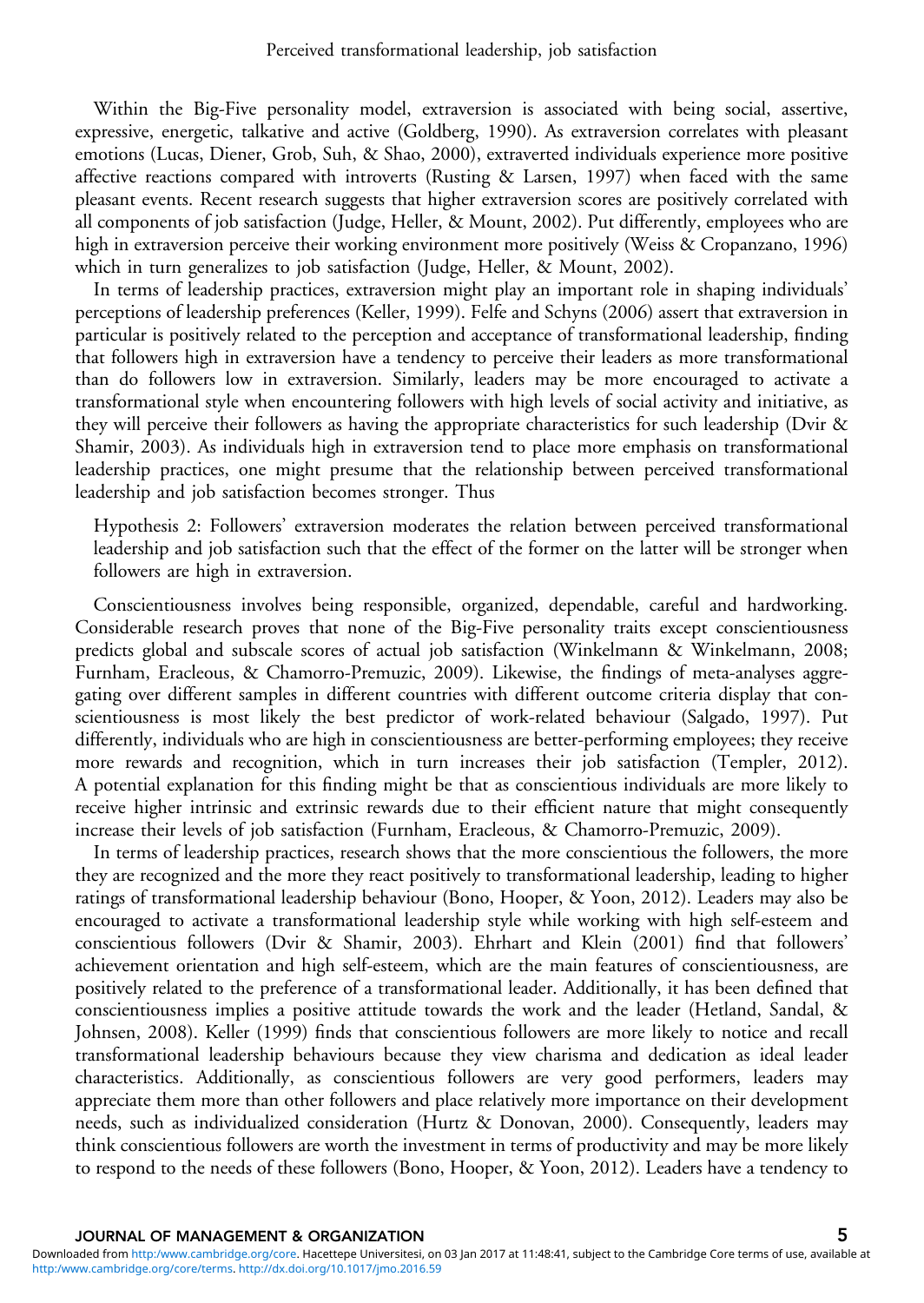activate a transformational style when they work with employees having high levels of responsibility, social activity and self-esteem (Walumbwa, Orwa, Wang, & Lawler, [2005](#page-25-0)). Hence, as followers high in conscientiousness have a tendency to place more emphasis on transformational leadership practices, we hypothesize that the relationship between perceived transformational leadership and job satisfaction becomes stronger. Thus

Hypothesis 3: Followers' conscientiousness moderates the relation between perceived transformational leadership and job satisfaction such that the effect of the former on the latter will be stronger when followers are high in conscientiousness.

Agreeableness refers to being friendly, good natured, trusting, cooperative, forgiving and tolerant. McCrae and Costa ([1991](#page-24-0)) identified that agreeable individuals have greater motivation to achieve interpersonal relationships. As agreeableness involves getting along with others in pleasant and satisfying relationships, it is positively correlated with job satisfaction (Organ & Lingl, [1995\)](#page-24-0). Tasks can be perceived as more distressing and cause less job satisfaction for followers with low agreeableness (Christiansen, Sliter, & Frost, [2014](#page-22-0)). Related to leadership practices, agreeableness is found to be a strong predictor of transformational leadership preference (Parmer, Green, Duncan, & Zarate, [2013](#page-24-0)). Research suggests that followers with high agreeableness perceive their leaders as more transformational (Felfe & Schyns, [2010\)](#page-23-0) and followers low in agreeableness are less open to transformational leadership behaviours (Hetland, Sandal, & Johnsen, [2008\)](#page-23-0). Further, Hetland and Sandal [\(2003\)](#page-23-0) posit that agreeableness has the strongest correlation to both transformational leadership and job satisfaction because it includes warmth. Therefore, we hypothesize that the relationship between perceived transformational leadership and job satisfaction will become stronger when followers are high in agreeableness. Thus

Hypothesis 4: Followers' agreeableness moderates the relation between perceived transformational leadership and job satisfaction such that the effect of the former on the latter will be stronger when followers are high in agreeableness.

The last personality trait, neuroticism, includes being depressed, anxious, angry, embarrassed, emotional, worried and insecure. It is the strongest and most consistent negative correlate of job satisfaction (Judge, Heller, & Mount, [2002\)](#page-24-0). Individuals high in neuroticism generally view the world from a negative aspect, and they self-select into situations that foster negative influence. They are emotionally unstable, become easily upset and habitually experience negative emotions. Neurotic employees therefore have fewer fulfilling and rewarding interactions at work, which might lead them to feel lower job satisfaction than emotionally stable employees (Connolly & Viswesvaran, [2000\)](#page-22-0). Indeed, research shows that employees high in neuroticism have relatively lower job satisfaction (Spector, [1997;](#page-25-0) Templer, [2012](#page-25-0)).

Regarding leadership preferences, research also suggests that followers with high neuroticism perceive their leaders as less transformational (Hetland, Sandal, & Johnsen, [2008](#page-23-0); Bodla & Hussain, [2010\)](#page-21-0). As neuroticism indicates lower self-esteem and higher anxiety, neurotic followers may withdraw when confronted with a transformational leader (Felfe & Schyns, [2010\)](#page-23-0). As neurotic employees view the world from a negative lens, they are not fully aware of the behaviours and attitudes of their superiors towards them, such as individual consideration and inspirational motivation (McCrae & Costa, [1997](#page-24-0)). In other words, the more neurotic the follower, the more negative the relationship between perceived transformational leadership and job satisfaction. Thus, we hypothesize

Hypothesis 5: Followers' neuroticism moderates the relation between perceived transformational leadership and job satisfaction such that the effect of the former on the latter will be weaker when followers are high in neuroticism.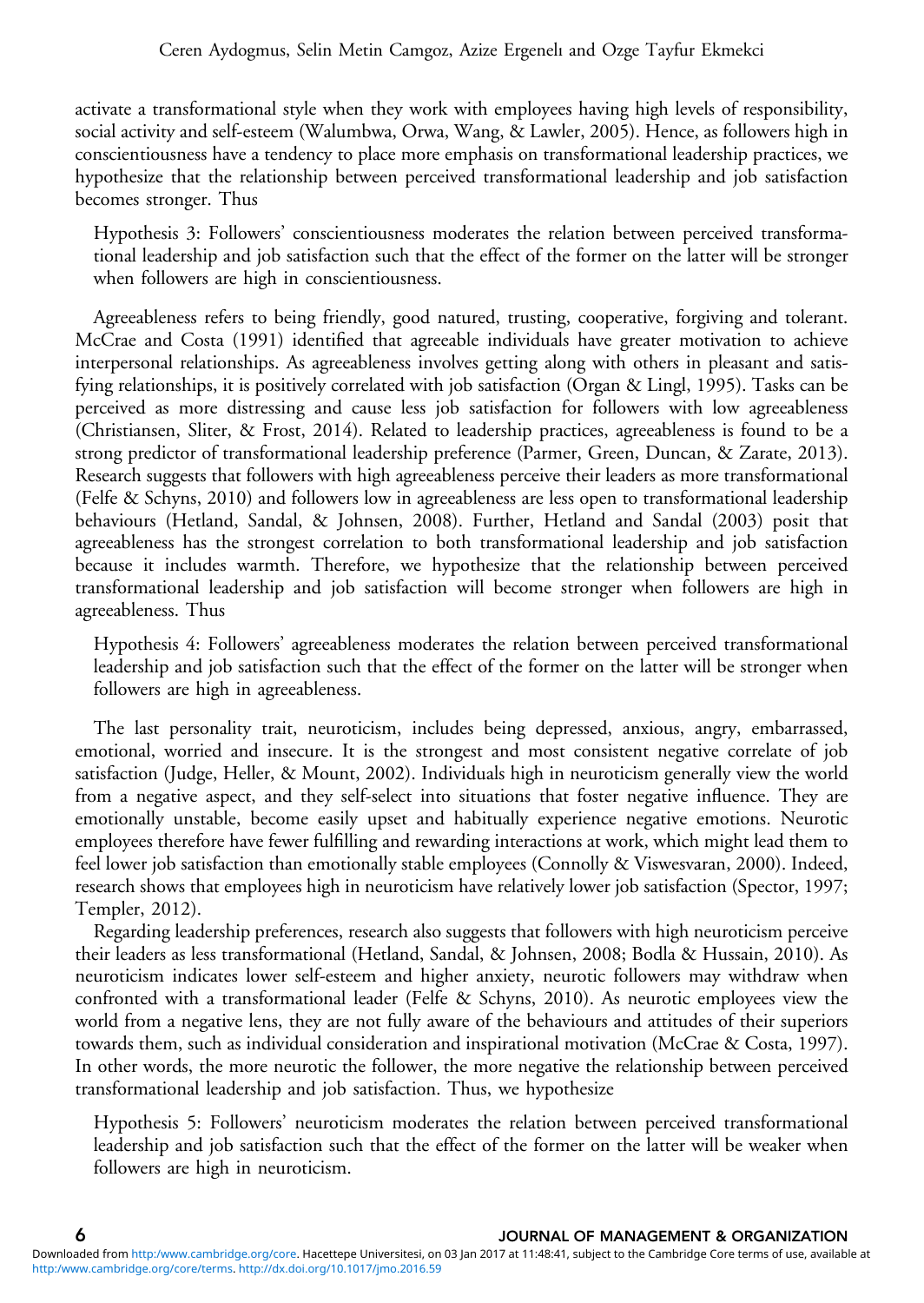#### The mediating role of psychological empowerment (Study 2)

Psychological empowerment refers to a set of psychological states that are necessary for individuals to feel a sense of control in relation to their work. Spreitzer ([1995\)](#page-25-0) suggests four cognitions of psychological empowerment: (1) meaning, the value of work goals judged in relation to an individual's own ideas, (2) competence (self-efficacy), an individual's belief in his or her capability to perform activities with skill, (3) determination, the reflection of autonomy in the initiation and continuation of work processes and (4) impact, the degree to which an individual can influence strategic, administrative or operating work outcomes (Thomas & Velthouse, [1990](#page-25-0)). These four perceived empowerment cognitions combine additively to create an overall construct of psychological empowerment.

It is well known that transformational leadership is increasingly encouraged to facilitate job satisfaction. Although the associations between transformational leadership and job satisfaction have been well reported (Awamleh & Gardner, [1999](#page-21-0); Bogler, [2001\)](#page-21-0) underlying processes among those relationships are inconclusive. As psychological empowerment is argued to be one of the main features distinguishing transformational leadership behaviours from other leadership styles (Kark, Shamir, & Chen, [2003\)](#page-24-0), we believe that it acts as an important psychological mechanism to mediate the relationship between perceived and job satisfaction.

Research shows that transformational leadership is positively related to psychological empowerment (Judge & Bono, [2000](#page-24-0); Ozaralli, [2003](#page-24-0); Castro, Villegas, & Casillas, [2008](#page-22-0)) suggesting that psychological empowerment involves the delegation of responsibility to followers and the enhancement of their capacity to think for themselves in producing new and creative ideas (Spreitzer, [1995\)](#page-25-0). Thus, the nature of transformational leadership in developing followers' self-management and self-development skills relates to the notion of follower perceptions of empowerment (Jung, Chow, & Wu, [2003](#page-24-0)). In this regard, one might propose that transformational leadership facets act through psychological empowerment in influencing work outcomes (Bass, [1999](#page-21-0)).

Moreover, transformational leaders emphasize the independence and proactivity of their followers, and favour empowerment strategies rather than control (Dvir & Shamir, [2003\)](#page-22-0). Such leaders empower followers by generating enthusiasm for achieving a goal and by providing meaning (Bass, [1999](#page-21-0)). In addition, such leaders favour psychological empowerment cognitions by expressing confidence in employee ability to deliver high performance (Conger, Kanungo, & Menon, [2000](#page-22-0)). Such inspirational motivation enhances followers' feelings of self-efficacy and perceived competence (Spreitzer, [1995](#page-25-0)). Transformational leaders use intellectual stimulation to challenge their followers' imagination and creativity, which could result in this sense of self-determination (Castro, Villegas, & Casillas, [2008\)](#page-22-0).

Numerous studies have concluded that job satisfaction is a consequence of psychological empowerment, as it is associated with perceptions of control and competence, increased autonomy and working on an idea that is personally appealing and meaningful (Eylon & Bamberger, [2000](#page-22-0)). Individualized consideration for followers' need for achievement and growth can encourage them to take on challenging responsibilities to develop their full potential, thus keeping them on track for cognitive states of empowerment (Avolio et al., [2004\)](#page-21-0). Likewise, empowering followers by providing them autonomy to manage their work and by increasing its perceived meaning facilitates work-related learning and thereby improves job satisfaction (Bartram & Casimir, [2006\)](#page-21-0). Thus, it is plausible to expect that when followers perceive their leaders as more transformational, such a perception would positively influence their psychological empowerment, which would result in higher job satisfaction. To summarize, previous research supports (1) links between perceived transformational leadership and job satisfaction, (2) the association between psychological empowerment and job satisfaction. However, to the authors' knowledge there has been no research until now exploring whether this relationship is mediated through psychological empowerment. It might be that perceived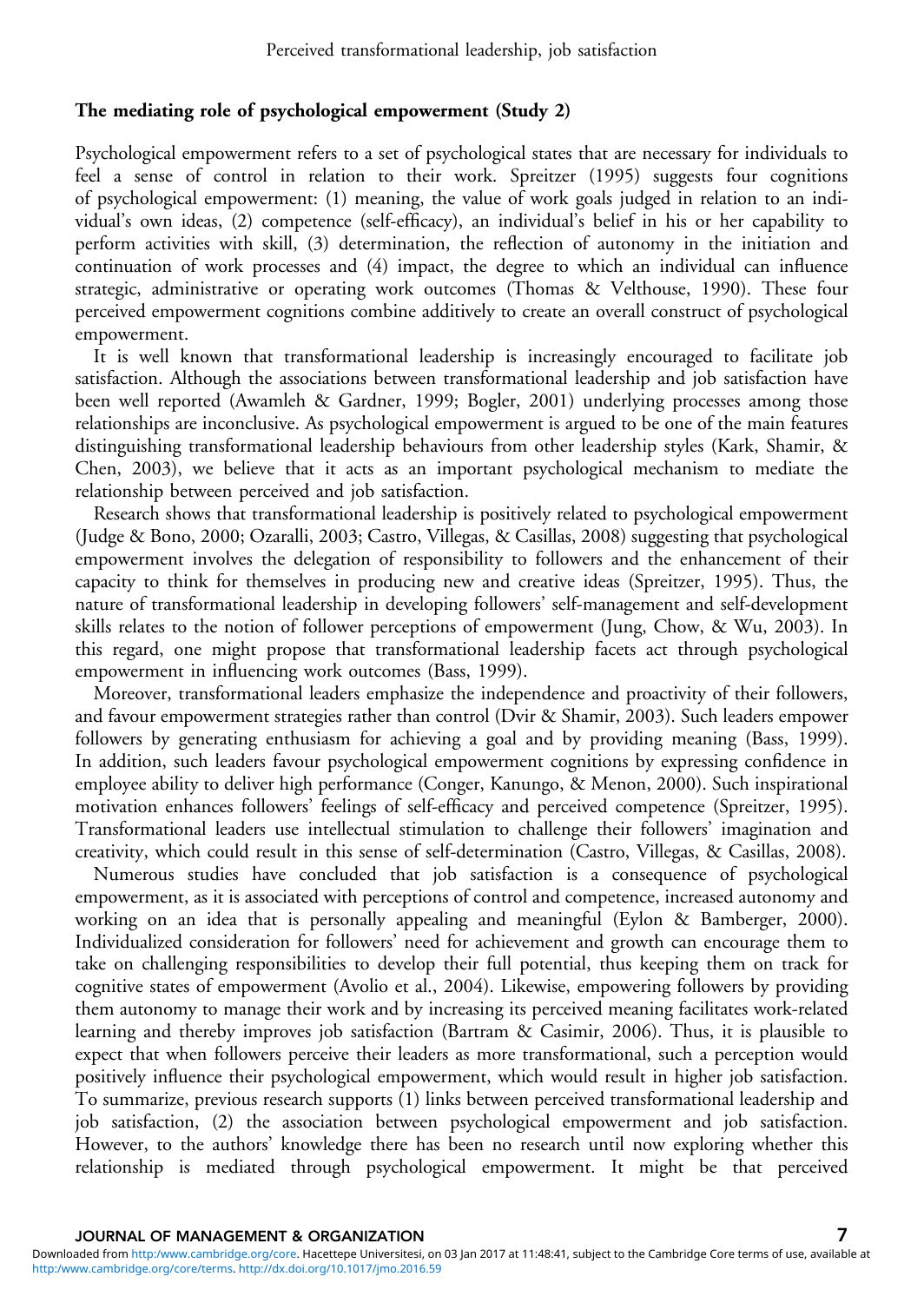

FIGURE 1. PERCEIVED TRANSFORMATIONAL LEADERSHIP AND JOB SATISFACTION: MODERATING ROLE OF PERSONALITY TRAITS AND MEDIATING ROLE OF PSYCHOLOGICAL EMPOWERMENT

transformational leadership is primarily related to the individual's evaluation of empowerment and that this strong sense of empowerment might contribute to higher levels of job satisfaction. Therefore

Hypothesis 6: The effects of followers' perceived transformational leadership on job satisfaction will be mediated by psychological empowerment.

The conceptual/theoretical framework of the mediating relationships between perceived transformational leadership, psychological empowerment and job satisfaction is summarized in Figure 1.

# STUDY 1 METHOD

### Participants

The data from Study 1 consists of 221 white-collar employees working in R&D at various information technology companies located at three universities. All companies are small or medium sized, with 20–50 employees, and all are engaged in developing new products and improving existing products. Small- and medium-sized entrepreneurial companies were chosen rather than large ones because the former may be more innovative due to their greater flexibility and thus employ more growth-oriented employees (Ettlie, [1983](#page-22-0)). Moreover, the reason for choosing the information technology sector is that employees there are more likely to perform continuous developments and respond to the new skills and demands generated by a rapidly changing and globalized labour market, in which innovation is inevitable. As transformational leadership is also positively related with innovation in the workplace (Jung, Chow, & Wu, [2003\)](#page-24-0), the aforementioned characteristics also reinforce displaying transformational types of leadership behaviours and attitudes in the organizations, which in turn makes them suitable environments for both the feeling of psychological empowerment from the follower side and the development of transformational leaders from the organizational side. Among the participants, 55% were male and 45% female. Almost half had worked with their current manager for up to 3 years at the time of the study. The average job tenure was 6.8 (SD = 0.91) and the mean age of the participants was 38.6 (SD = 4.12).

### Measures

The self-reported survey for Study 1 included measures of transformational leadership, Big-Five personality traits and job satisfaction. The responses to all of the following multi-item scales were averaged to form composite variables.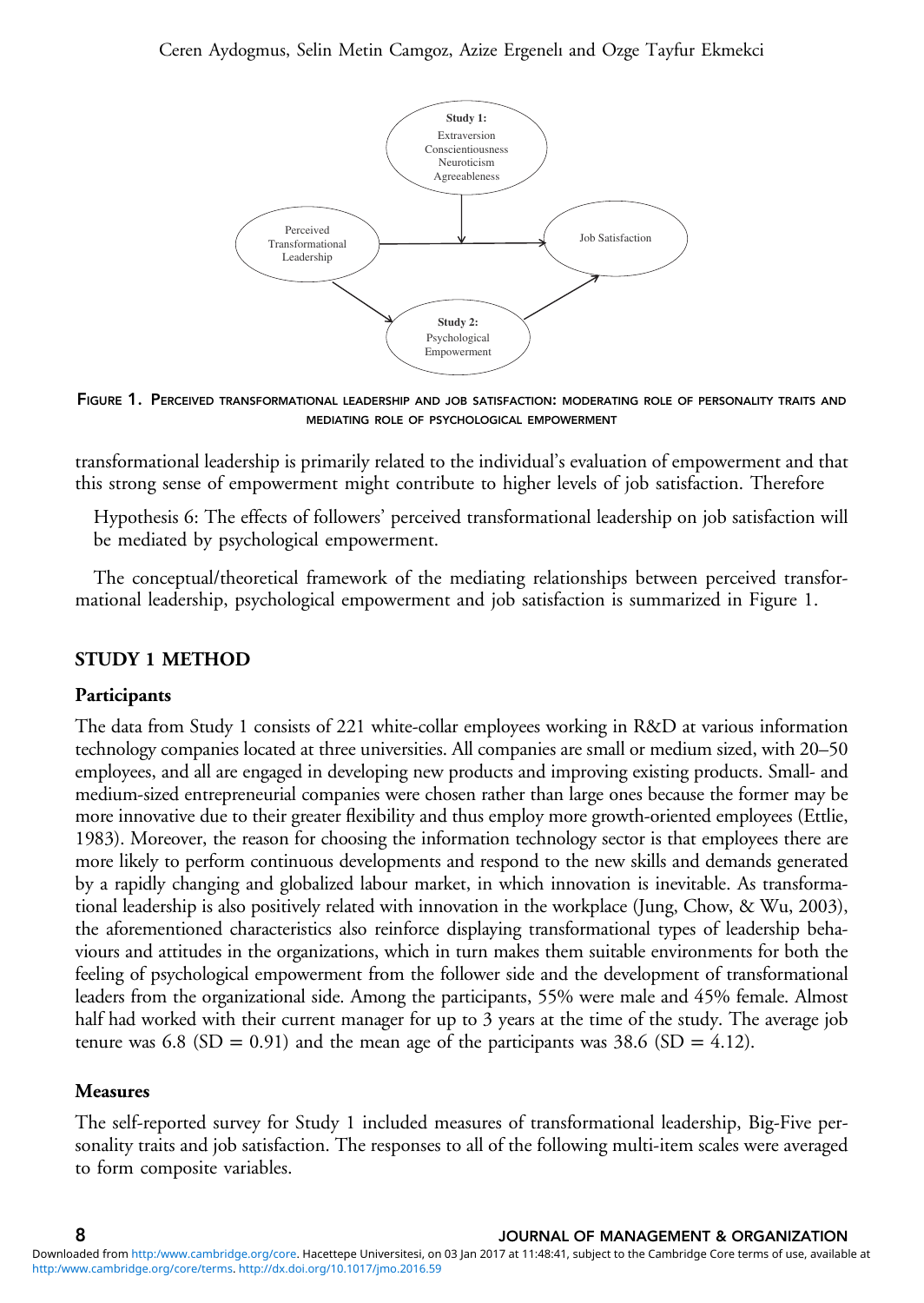# Multifactor Leadership Questionnaire

Followers' perceptions of transformational leadership were assessed with 20 items taken from the Multifactor Leadership Questionnaire (Form 5X-Short) (Bass & Avolio, [1995\)](#page-21-0). Participants were asked to rate their supervisor's leadership behaviours using a 5-point Likert scale format, ranging from  $1 =$  'not at all,' to  $5 =$  'frequently'. Sample items include the following: 'display a sense of power and confidence' for idealized attribute; 'consider the moral and ethical consequences of decisions' for idealized behaviour; 'talk optimistically about the future' for *inspirational motivation*; 'seek differing perspectives when solving problems' for *intellectual stimulation* and 'spend time teaching and coaching' for *individual consideration*. In this study, rather than four dimensions, an overall measure of transformational leadership was used in all analyses for several reasons. First, the independence of transformational leadership dimensions has been a topic of some debate (Tepper & Percy, [1994;](#page-25-0) Bycio, Hackett, & Allen, [1995;](#page-22-0) Avolio, Bass, & Jung, [1999](#page-21-0)). In the prior studies, high correlations were reported among the four transformational leadership dimensions (Lowe, Kroeck, & Sivasubramaniam, [1996\)](#page-24-0). Second, both theoretical (Bass, [1990](#page-21-0); Yukl, [1994\)](#page-26-0) and empirical studies (Yammarino, Dubinsky, Comer, & Jolson, [1997\)](#page-26-0) suggest that an overall measure is a valid and reliable approach. The items were translated into Turkish using a collaborative translation technique in order to ensure their conceptual equivalence. Two bilingual researchers translated the scale independently and one graduate psychology student examined which translation better reflected the items' meanings. No analogous items were identified, and as a result, the comparability of the translations was assumed. The Cronbach's α coefficient was 0.94.

# Big-Five Inventory (BFI)

The 44-item BFI developed by John, Donahue, and Kentle [\(1991\)](#page-23-0) was used to assess participants' personality traits. Respondents rated each item on a 5-point scale ranging from  $1 = 'disagree$  strongly,' to 5 = 'agree strongly', based on how much each statement described him or her. Sample items are as follows: 'is outgoing/ talkative' for *extraversion*; 'perseveres until the task is finished/does a thorough job' for conscientiousness; 'likes to cooperate with others/is generally trusting' for *agreeableness*; and 'gets nervous easily/worries a lot' for *neuroticism*. The Turkish translation and adaptation of the instrument was conducted by Sumer, Lajunen, and Ozkan [\(2005\)](#page-25-0). α coefficients for each of the BFI subscales were all at reasonable intervals, ranging from 0.72 to 0.86.

# Job satisfaction

A 20-item short form of the Minnesota Satisfaction Questionnaire designed by Weiss, Dawis, England, and Lofquist [\(1967](#page-26-0)) was used to assess employees' overall job satisfaction. Sample items include 'the working conditions' and 'the way my boss handles his/her workers'. Each item generated responses ranging from 'very dissatisfied' (1) to 'satisfied' (5) on a 5-point scale. The Turkish adaptation and the validity of the Turkish version of the instrument have been established by Bilgic ([1998\)](#page-21-0). Cronbach's α coefficient was found to be 0.85.

# Procedure

The study questionnaires were administered by one of the researchers in an on-site meeting room during regular scheduled working hours. All participants gave consent after being informed that the study aimed to investigate several aspects of their work life and that they were assured anonymity and confidentiality. No incentives were offered. In total, 221 useable questionnaires were returned out of 300 distributed ones, a response rate of 73.6%.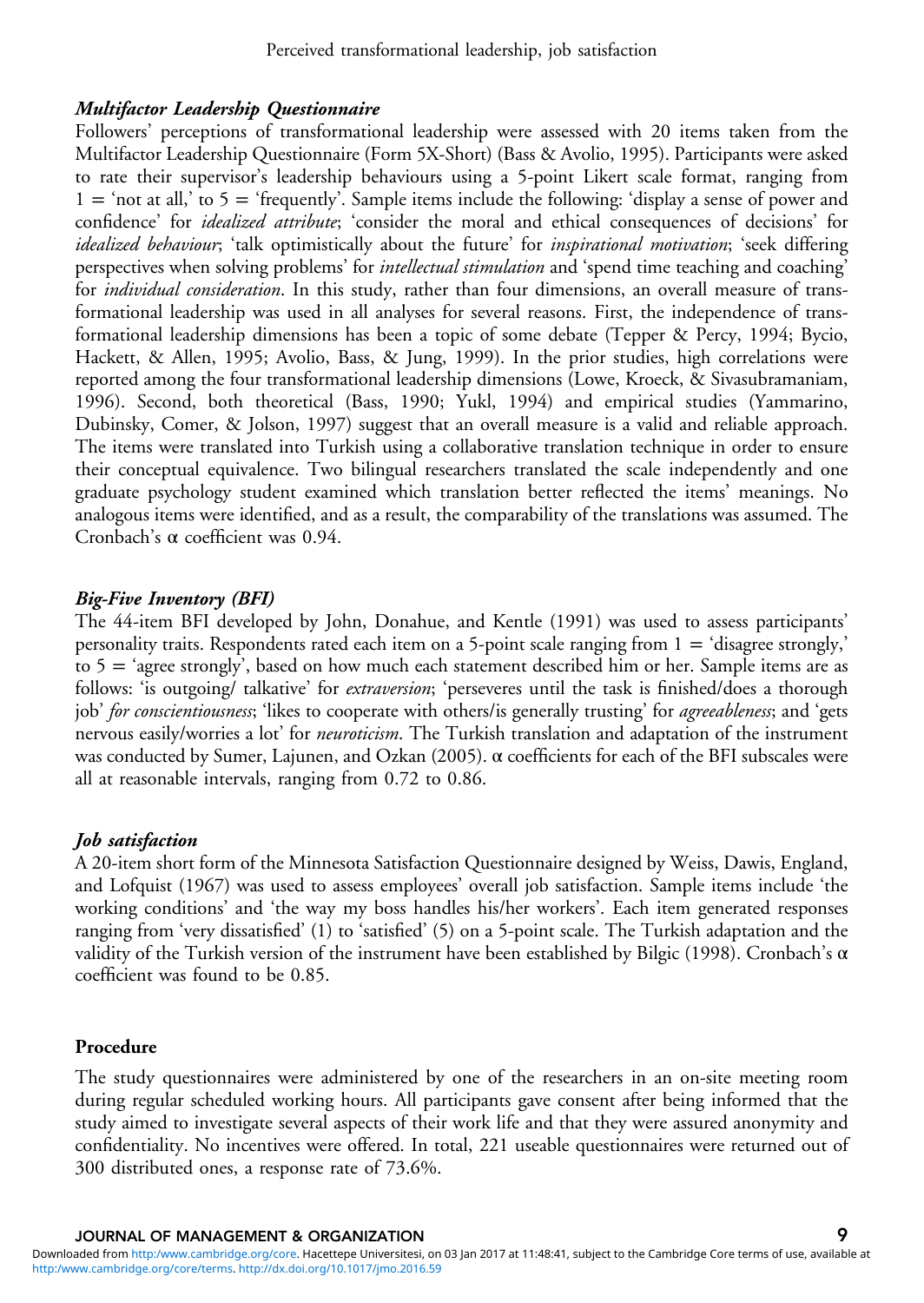#### <span id="page-9-0"></span>Common method bias

As the data were collected from a single source, to diminish common method variance, we (1) used different response anchors for the predictor and outcome variables, (2) manipulated the order of the questionnaire items and (3) used Harman's single-factor test. With Harman's test, we put all the study variables into an exploratory factor analysis and then examined the unrotated factor solution to determine the number of factors that accounted for the variance in the variables (Podsakoff, MacKenzie, Lee, & Podsakoff, [2003](#page-25-0)). For the present study, principal component analysis extracted 10 factors, with the first factor explaining 28.4% of the variance. This gives confidence that no single factor accounted for a majority of the covariance and no general factor was apparent, suggesting that common method variance is not a serious issue in this study (Podsakoff & Organ, [1986](#page-25-0)). To confirm the result of Harman test, we controlled for the effects of an unmeasured latent methods factor following the suggestion of Podsakoff et al. [\(2003](#page-25-0)). This technique involves adding a first-order factor with all of the measures as indicators to our theoretical model. Although the addition of common method variable improved the model, this improvement was not statistically significant  $(\Delta \chi^2)$  $(df= 1,136) = 110.95; p > .05$ ). Besides, when the significance of the structural parameters is examined both with and without the latent common methods variance factor in the model, all of the standardized loadings turned out to be significant even after the addition of common method factor. Therefore, in line with Harman's single factor test, the results of common-factor modelling analysis suggested that common method variance is not a pervasive problem in this study.

#### STUDY 1 RESULTS

### Confirmatory factor analysis (CFA)

We performed a series of CFA to verify the distinctiveness of the constructs (i.e., study variables) in this study. However, before conducting CFA, we screened the data for accuracy and normality. For normality assumptions, outliers and univariate distributions were scanned for skewness and kurtosis scores, and found to be within reasonable ranges (skewness <2; kurtosis values <2). In addition, we inspected multivariate normality with Mardia's coefficient of the value of kurtosis. No violation for multivariate normality was found in the data. After this initial data screening, we compared four measurement models to check the discriminant validity of the study variables. As shown in Table 1, all of the study variables were assumed to be independent in the seven-factor model. In the three-factor model, five personality factors were combined into one factor; in the second-factor model, five personality factors and other two variables (i.e., job satisfaction and perceived transformational leadership) and lastly in the one-factor model, all variables were bound into one overall factor. As it can be seen from model fit indices in

| Models               | Factors                                                                            | $y^2/df$     | CFI          | RMSFA        | AIC.                 |
|----------------------|------------------------------------------------------------------------------------|--------------|--------------|--------------|----------------------|
| 7 factor             | PTL, JS, Ext, Cons, Agr, Ne, OE                                                    | 1.94         | 0.940        | 0.07         | 6,935.84             |
| 3 factor<br>2 factor | PTL, JS, $Ext + Cons + Aqr + Ne + OE$<br>$PTL + JS$ , $Ext + Cons + Aqr + Ne + OE$ | 2.27<br>2.38 | 0.81<br>0.76 | 0.08<br>0.08 | 8.055.81<br>8.447.51 |
| 1 factor             | $PTL + JS + Ext + Cons + Aqr + Ne + OE$                                            | 2.64         | 0.66         | 0.09         | 9,319.52             |

TABLE 1. COMPARISON OF MEASUREMENT MODELS FOR MAIN VARIABLES

Note. Agr = agreeableness;  $AIC = Akaike$  information criterion;  $CFI = \text{comparative fit index; Cons =\text{conscientiousness}}$ ; Ext = extroversion; JS = job satisfaction; Ne = neuroticism; OE = openness to experience; PTL = perceived transformational leadership; RMSEA = root mean square error of approximation.

#### 10 JOURNAL OF MANAGEMENT & ORGANIZATION [http:/www.cambridge.org/core/terms.](http:/www.cambridge.org/core/terms) <http://dx.doi.org/10.1017/jmo.2016.59> Downloaded from <http:/www.cambridge.org/core>. Hacettepe Universitesi, on 03 Jan 2017 at 11:48:41, subject to the Cambridge Core terms of use, available at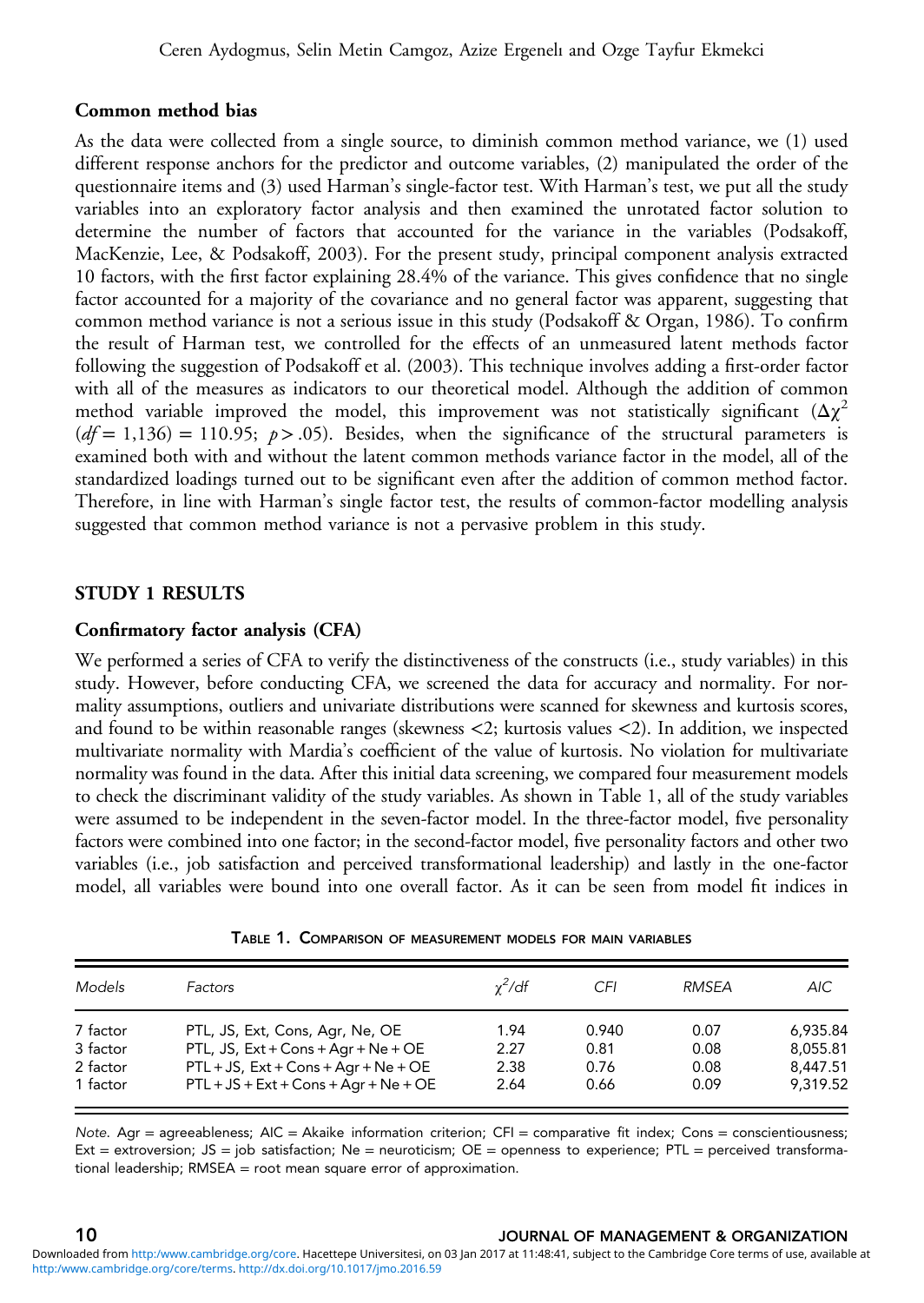[Table 1,](#page-9-0) three-, two- and one-factor models exhibited poorer fit than the seven-factor model. Besides, the Akaike information criterion used to compare alternative models, was found to be smaller in seven-factor model compared with alternative models. Overall, CFA revealed that the variance among different variables was not same, suggesting the existence of discriminant validity.

Although it was found to be superior to other models in terms of several fit indices, seven-factor model did not initially provide a good fit to the data ( $\chi^2$  [3,390] = 6,475.2; p < .001;  $\chi^2/df = 1.94$ ; comparative fit index  $[CFI] = 0.89$ ; root mean square error of approximation  $[RMSEA] = 0.07$ ). The inspection of standardized factor loadings of the BFI items revealed that three out of 44 (one for extraversion, one for openness to experience and one for neuroticism) were below the criterion of 0.40, and so we decided to delete these items from the model. Additionally, based on modification indices, we determined that the model fit improved substantially  $(\chi^2 \mid 3,381] = 6,357.8; p < .001$ , where  $\chi^2$ /df = 1.88; CFI = 0.91, and RMSEA = 0.07) if the error covariance terms were added to some items of job satisfaction (i.e., between job satisfaction items 8 and 10; between items 15 and 16) and perceived transformational leadership (between items 5 and 6). After the aforementioned modifications, standardized factor loadings were examined and all of them found to be significant. We created the composite scores of the study variables by taking the average of the items shown to be statistically related to these study variables in CFA. However, because of the reasons cited in the literature review, we did not calculate composite score for openness to experience construct.

#### Descriptive statistics

[Table 2](#page-11-0) lists the means, standard deviations, correlations and Cronbach's  $\alpha$  reliability coefficients for the variables. The correlations between variables provide initial support for the hypotheses, such that perceived transformational leadership is positively correlated with job satisfaction ( $r = 0.505$ ,  $p < .01$ ). Among the personality traits, job satisfaction is positively correlated with conscientiousness ( $r = 0.210$ , variables. The correlations between variables provide initial support for the hypotheses, such that per-<br>ceived transformational leadership is positively correlated with job satisfaction ( $r = 0.505$ ,  $p < .01$ ).<br>Among the p  $p < .01$ ) and negatively correlated with neuroticism ( $r = -0.140$ ,  $p < .05$ ). As the demographic variables did not significantly correlate with the outcome variable of, we did not use them as control variables.

### Hypotheses testing for moderating effects of personality traits

For testing the moderating effects of the personality traits on transformational leadership–job satisfaction linkage, we conducted moderated multiple regression analysis with job satisfaction as the dependent variable, perceived transformational leadership as the independent variable and the four personality traits as the moderators. Consistent with the recommendations of Cohen, Cohen, West, and Aiken ([2003\)](#page-22-0), we mean centred the independent variable and the moderator variables just before computing the interaction term in order to reduce the multicollinearity problem. In the first step of the hierarchical regression analysis, we entered the independent variable and the moderator to the regression equation, whereas we added the interaction terms to the model in the second step. [Table 3](#page-12-0) provides the hierarchical regression findings where moderation is probed.

As evident in [Table 3](#page-12-0), perceived transformational leadership and personality traits accounted for 30% of the variance in job satisfaction ( $F(5, 216) = 18.54$ ;  $p < .001$ ). Among the direct effects, the β coefficients for transformational leadership ( $\beta = 0.351$ ,  $p < .01$ ), conscientiousness ( $\beta = 0.181$ , As evident in Table 3, perceived transformational leadership and personality traits accounted for 30% of the variance in job satisfaction ( $F(5, 216) = 18.54$ ;  $p < .001$ ). Among the direct effects, the  $\beta$  coefficients for  $p < .05$ ) and neuroticism ( $\beta = -0.135$ ,  $p < .01$ ) were significant. The second step of the regression model was also significant, and the set of transformational leadership × personality product terms explained a significant incremental variance in job satisfaction  $(F(9, 211) = 11.74; p < .001; \Delta R^2 =$ 0.032). Among the direct effects perceived transformational leadership (β = 0.516,  $p$  < .01), conmodel was also significant, and the set of transformational leadership × personality product terms explained a significant incremental variance in job satisfaction (*F*(9, 211) = 11.74; *p* <.001; Δ*R*<sup>2</sup> = 0.032). Among scientiousness ( $\beta = 0.150$ ,  $p < .05$ ) and neuroticism ( $\beta = -0.150$ ,  $p < .05$ ) were significant. The finding regarding the direct effect of perceived transformational leadership on job satisfaction supports Hypothesis 1. Among the interaction terms, the term between transformational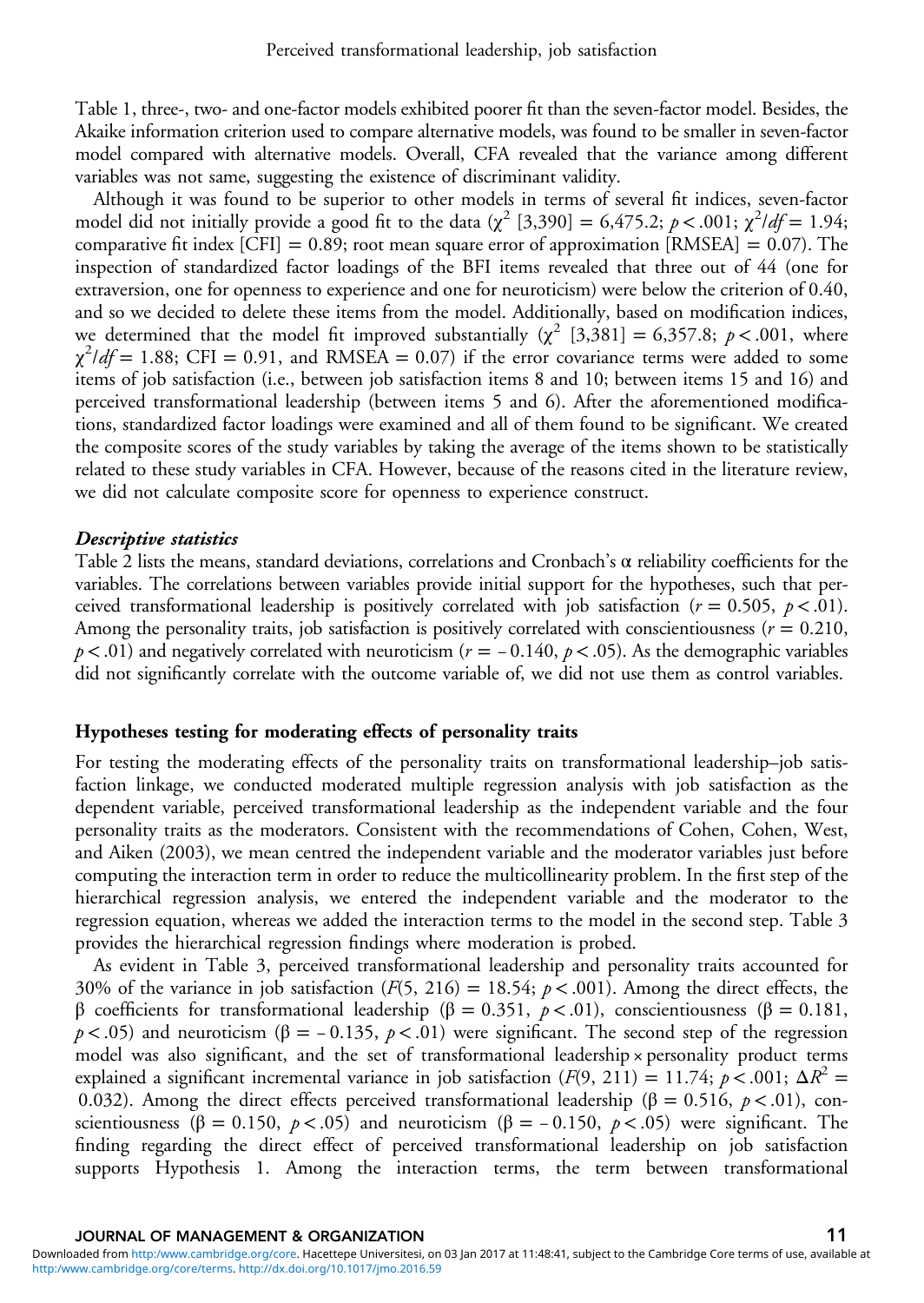<span id="page-11-0"></span>

| Variables              | Mean  | <b>SD</b> |          | 2               | 3        | 4       | 5        | 6         |           | 8         | 9        | 10     |
|------------------------|-------|-----------|----------|-----------------|----------|---------|----------|-----------|-----------|-----------|----------|--------|
| 1. Gender              |       |           | -        | $-0.06$         |          |         |          |           |           |           |          |        |
| 2. Age                 | 38.60 | 4.10      | $-0.06$  | $\qquad \qquad$ |          |         |          |           |           |           |          |        |
| 3. Job tenure          | 6.80  | 0.90      | $-0.28*$ | 0.62            | -        |         |          |           |           |           |          |        |
| 4. Tenure with manager | 3.20  | 0.60      | $-0.12$  | $0.48**$        | $0.72**$ | -       |          |           |           |           |          |        |
| 5. PTL                 | 3.61  | 0.80      | 0.03     | $-0.04$         | $-0.10$  | $-0.03$ | (0.94)   |           |           |           |          |        |
| 6. Extraversion        | 3.49  | 0.80      | $-0.15*$ | 0.00            | 0.04     | 0.08    | 0.08     | (0.86)    |           |           |          |        |
| 7. Conscientiousness   | 4.05  | 0.70      | $-0.05$  | $-0.05$         | $-0.08$  | $-0.05$ | 0.08     | $0.23**$  | (0.80)    |           |          |        |
| 8. Agreeableness       | 3.49  | 0.50      | 0.06     | $-0.07$         | $-0.08$  | $-0.01$ | 0.13     | 0.11      | $0.34**$  | (0.72)    |          |        |
| 9. Neuroticism         | 2.62  | 0.70      | $-0.11$  | $-0.15*$        | 0.05     | $-0.07$ | $-0.01$  | $-0.19**$ | $-0.20**$ | $-0.36**$ | (0.80)   |        |
| $10.$ JS               | 3.76  | 0.60      | 0.06     | 0.07            | 0.02     | 0.13    | $0.51**$ | 0.05      | $0.21**$  | 0.09      | $-0.14*$ | (0.85) |

| TABLE 2. DESCRIPTIVE STATISTICS, $\alpha$ coefficients and correlations among Study 1 variables |  |  |  |
|-------------------------------------------------------------------------------------------------|--|--|--|
|-------------------------------------------------------------------------------------------------|--|--|--|

Note. N <sup>=</sup> 221.

Gender is coded as  $0 =$  woman,  $1 =$  man.

Cronbach's α coefficients are in parentheses in the diagonal.

JS <sup>=</sup> job satisfaction; PTL <sup>=</sup> perceived transformational leadership. \* p <sup>&</sup>lt; .05, \*\* p <sup>&</sup>lt;.001.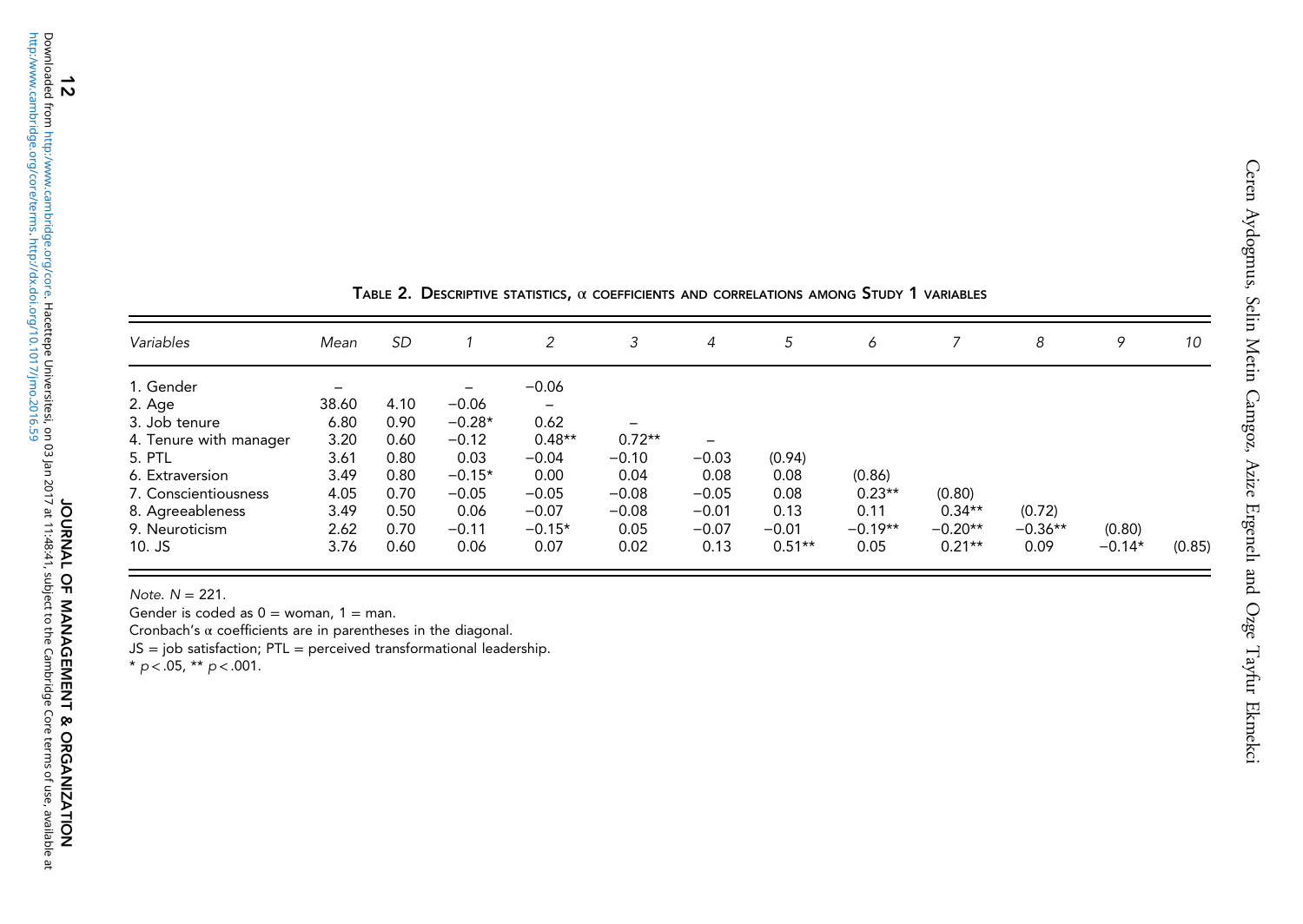#### Perceived transformational leadership, job satisfaction

| Predictors              | β        | $R^2$ | Change in $R^2$ | F         |
|-------------------------|----------|-------|-----------------|-----------|
| Step 1                  |          | 0.30  |                 | 18, 54**  |
| PTL                     | $0.35**$ |       |                 |           |
| Extraversion            | $-0.05$  |       |                 |           |
| Agreeableness           | 0.07     |       |                 |           |
| Conscientiousness       | $0.18**$ |       |                 |           |
| Neuroticism             | $-0.13*$ |       |                 |           |
| Step 2                  |          | 0.33  | 0.03            | $11,74**$ |
| PTL                     | $0.51**$ |       |                 |           |
| Extraversion            | $-0.03$  |       |                 |           |
| Conscientiousness       | $0.15*$  |       |                 |           |
| Agreeableness           | 0.05     |       |                 |           |
| Neuroticism             | $-0.13*$ |       |                 |           |
| PTL × extraversion      | $-0.08$  |       |                 |           |
| PTL × conscientiousness | $0.17*$  |       |                 |           |
| PTL × agreeableness     | $-0.05$  |       |                 |           |
| PTL x neuroticism       | $-0.07$  |       |                 |           |

<span id="page-12-0"></span>TABLE 3. HIERARCHICAL REGRESSION ANALYSIS FOR PREDICTING JOB SATISFACTION

Note.  $N = 221$ .

PTL = perceived transformational leadership.

 $*$  $p$  < .01,  $*$  $p$  < .05.



FIGURE 2. THE INTERACTIVE INFLUENCE OF PERCEIVED TL AND CONSCIENTIOUSNESS ON JOB SATISFACTION

leadership × conscientiousness ( $\beta = 0.172$ ,  $p < .05$ ) was statistically significant. This result supports Hypothesis 3, regarding the moderating effect of conscientiousness on the relationship between transformational leadership and job satisfaction. However, contrary to the predictions of Hypotheses 2, 4 and 5, the moderating effects of neuroticism, extraversion and agreeableness, respectively, on the transformational leadership–job satisfaction linkage were not supported.

In order to illustrate the interaction effect, we plotted the regression of the dependent variable on the independent variable by taking 1 SD above and 1 SD below the mean of the moderating variable, as Cohen et al. [\(2003](#page-22-0)) recommend. Figure 2 shows how the relationship between transformational leadership and job satisfaction varies as a function of the conscientiousness trait. A simple slope for the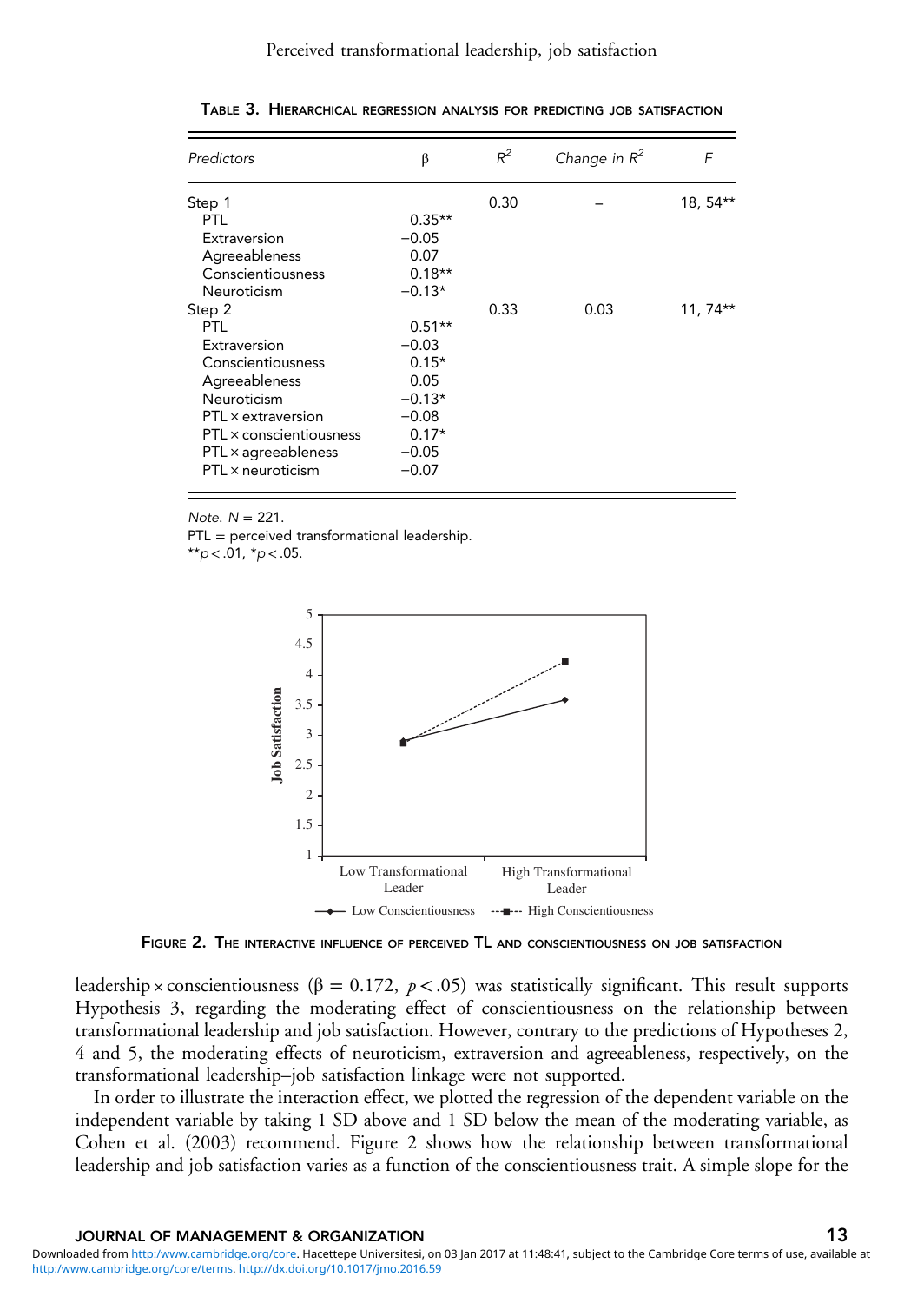association between transformational leadership and job satisfaction was also tested for low, moderate and high levels of conscientiousness. Simple slope revealed a positive association for moderate  $(t = 7.82, p < .00)$  and high levels of conscientiousness  $(t = 6.45, p < .00)$ . That is, the form of the moderating effect is consistent with Hypothesis 3, such that the more conscientious the individual, the stronger the relationship between perceived transformational leadership and job satisfaction.

# STUDY 2

As noted earlier, Study 2 provides an examination regarding the mediating role of psychological empowerment on the relationship between perceived transformational leadership and job satisfaction. In this respect, the study looks beyond the dispositional characteristics investigated in the first study and explores the underlying processes by which followers' perceptions of their leaders as more transformational precipitate influence on job satisfaction.

# Study 2 method

# Participants

The participants for Study 2 were 348 academics working in the engineering departments of three universities in Ankara, Turkey. These departments undertake technological projects and allow opportunities for managing knowledge work, displaying innovative and creative behaviours and thus selfimprovement, all of which reinforce the relevant factors of transformational leadership and psychological empowerment in organizations (Garcia-Morales, Jiménez-Barrionuevo, & Gutiérrez-Gutiérrez, [2012\)](#page-23-0).

Of the respondents, 216 were male (62.24%) and 131 female (37.8%), with an average age of 37.8 and an organizational tenure of 5.7 years. One participant did not provide gender information.

# Measures

Multifactor Leadership Questionnaire. In accordance with Study 1, we used the same Multifactor Leadership Questionnaire (Form 5X-Short) (Bass & Avolio, [1995\)](#page-21-0) in Study 2. We found the Cronbach's α reliability coefficient of the scale to be 0.93.

Psychological empowerment scale. Followers' psychological empowerment perceptions were assessed using Spreitzer's [\(1995](#page-25-0)) psychological empowerment scale. For each of the four psychological empowerment components (meaning, competence, self-determination and impact), the scale contains three items, for a total of 12 items. Sample items are as follows: 'The work I do is meaningful to me' and 'I have mastered the skills necessary for my job'. Participants were asked to evaluate each item by providing five alternatives, scoring from  $1 =$  'strongly disagree,' to  $5 =$  'strongly agree'. Higher scores specify the perception of being more psychologically empowered. Since the psychological empowerment dimensions combine to provide a total empowerment score (Spreitzer, [1995\)](#page-25-0), we used an overall measure of psychological empowerment in our analyses. The Turkish adaptation of the instrument was borrowed from Ergeneli, Saglam Ari, and Metin ([2007\)](#page-22-0). The Cronbach's α coefficient was 0.85.

Job satisfaction. As in Study 1, the 20-item short form of the Minnesota Satisfaction Questionnaire (MSQ) was used to assess employee satisfaction. Cronbach's  $\alpha$  coefficient was found to be 0.89.

BFI. As in Study 1, employee's personality traits were measured with the 44-item BFI developed by John, Donahue, and Kentle [\(1991](#page-23-0)). Cronbach's α coefficients for each personality trait was found to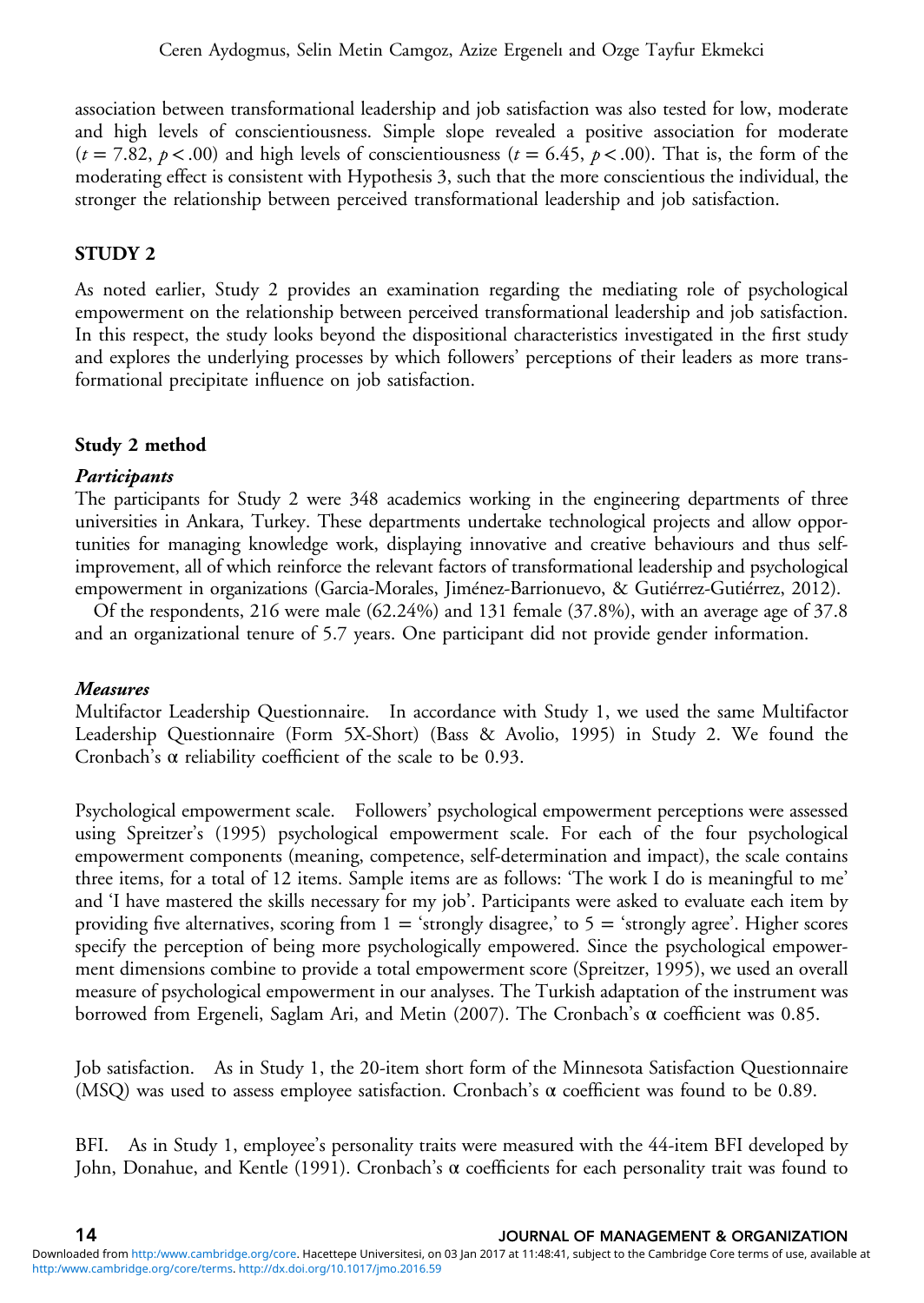<span id="page-14-0"></span>be satisfactory ( $\alpha = 0.76$  for extroversion;  $\alpha = -0.79$  for conscientiousness;  $\alpha = 0.70$  for agreeableness;  $\alpha = 0.76$  for neuroticism;  $\alpha = 0.80$  for openness to experience.

### Procedure

All the data were collected and administered on site during work time. Questionnaires were distributed to participants on convenience method, meaning that only academics who were in their offices when the questionnaires were distributed took part in the study. When the aim of the study was introduced, confidentiality and anonymity were assured, and informed consent was obtained from all participants. No incentives were offered. Out of the 450 questionnaires distributed, 348 questionnaires were returned, for a response rate of 77.3%.

As the data for Study 2 were collected from a single source, we again performed Harman's singlefactor test, examining the unrotated factor solution to determine the number of factors that accounted for the variance in the variables (Podsakoff et al., [2003\)](#page-25-0). Principal component analysis produced nine factors, with the first factor explaining 27.8% of the variances. This result gives confidence that no single factor accounted for a majority of the covariance and no general factor was apparent, suggesting that common method variance is not a serious issue in this study (Podsakoff & Organ, [1986\)](#page-25-0). As in Study 1, we made common method factor model test to verify the results of Harman's single factor test. The addition of common method factor to the measurement model deteoriated the model fit  $(\Delta \chi^2 \left[ df = 63 \right] = 1,365.3; p < .05)$ . Except for one job satisfaction item, all of the standardized factor loadings were found to be significant in both with and without common factor models. These results together with the results of Harman's single factor test suggested that common method variance problem was not a serious factor for this study.

### Study 2 results

### Preliminary analysis

As in Study 1, we performed a series of CFA to check the existence of discriminant validity and to verify whether items were able to measure the constructs that they had been supposed to measure. Normality and outlier analyses did not reveal any problems. After this initial data screening, we compared four measurement models listed in Table 4. All of the study variables were assumed to reflect independent constructs in the eight-factor model. In the four-factor model, five personality factors were combined into one factor; the remaining variables were assumed to be independent factors. In the second-factor model, five personality factors and other three variables (i.e., job satisfaction and perceived transformational leadership) were assumed to measure two independent factors and lastly in the one-factor model, all variables were bound into one overall factor.

| Models   | Factors                                         | $y^2/df$ | CFI   | RMSFA | AIC.      |
|----------|-------------------------------------------------|----------|-------|-------|-----------|
| 8 factor | PTL, JS, Emp, Ext, Cons, Agr, Ne, OE            | 2.18     | 0.901 | 0.06  | 10.122.91 |
| 4 factor | PTL, JS, Emp, $Ext + Const + Agr + Ne + OE$     | 2.75     | 0.707 | 0.07  | 12.684.57 |
| 2 factor | $PTL + JS + Emp$ , $Ext + Cons + Aqr + Ne + OE$ | 3.12     | 0.71  | 0.08  | 14,312.00 |
| 1 factor | $PTL + JS + Emp + Ext + Cons + Aqr + Ne + OE$   | 3.44     | 0.61  | 0.09  | 15.769.04 |

| TABLE 4. COMPARISON OF MEASUREMENT MODELS FOR MAIN VARIABLES IN STUDY 2 |  |
|-------------------------------------------------------------------------|--|
|-------------------------------------------------------------------------|--|

Note. Agr = agreeableness;  $AIC = Akaike$  information criterion;  $CFI = \text{comparative fit index; Cons =\text{conscientiousness}}$ ; Emp = empowerment; Ext = extroversion; JS = job satisfaction; Ne = neuroticism; OE = openness to Experience; PTL = perceived transformational leadership; RMSEA = root mean square error of approximation.

### JOURNAL OF MANAGEMENT & ORGANIZATION 15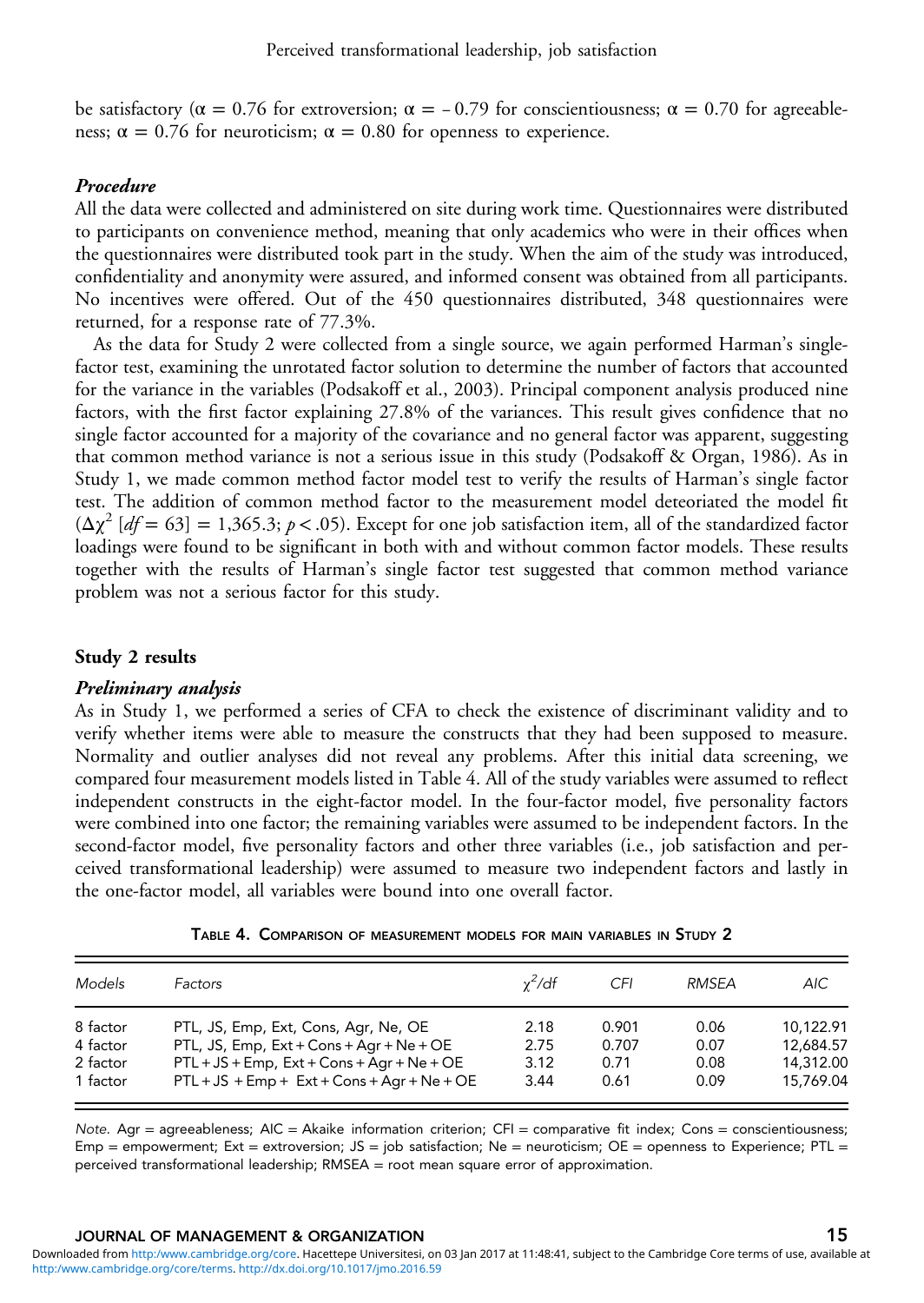As it can be seen from model fit indices in [Table 4,](#page-14-0) four-, two- and one-factor models exhibited poorer fit than the eight-factor model. Comparison of alternative models with the Akaike information criterion again supported the superiority of seven-factor model (Akaike information criterion of sevenfactor model was found to be smaller in seven-factor model compared with alternative models). Comparison of different measurement models revealed that the variance among different variables was not same, suggesting the existence of discriminant validity among study variables.

The closer examination of modification indices and standardized factor loadings of eight-factor model suggested the existence of some problems. The standardized factor loading of one job satisfaction item (i.e., item 8) was lower than the threshold value of 0.40 and some error covariance terms were found to be correlated. Considering the independency of factors principle, we decided to add error covariance terms between some items (i.e., between perceived transformational leadership items between 1 and 2 and between transformational leadership items between 13 and 14). After the modifications, the model improved and supported a acceptable fit ( $\chi^2$  [4,448] = 9,605.36;  $p < .001$ ;  $\chi^2/df = 2.16$ ; goodness of fit index (GFI) = 0.90; confirmatory fit index (CFI) = 0.89; and root mean square error approximation  $(RMSEA) = 0.06$ . Since all of the factor loadings were found to be significant, the scores of each study variable were calculated by taking the average of the scale items. However, as indicated before, one job satisfaction item was not taken into consideration when calculation job satisfaction scores of employees. As in Study 1, the composite score for openness to experience was not calculated.

Descriptive statistics. Means, standard deviations and intercorrelations among the variables are presented in [Table 5](#page-16-0). The correlations between variables provide initial support for our hypotheses, such that perceived transformational leadership is positively correlated with job satisfaction ( $r = 0.530$ ,  $p < .01$ ) and with psychological empowerment ( $r = 0.153$ ,  $p < .01$ ). Moreover, psychological empowerment is positively correlated with job satisfaction ( $r = 0.459$ ,  $p < .01$ ). As the demographic variables did not significantly correlate with the outcome variable of job satisfaction, we rendered them as control variables.

#### Hypotheses testing for the mediating effect of psychological empowerment

The hypothesized relationships were tested by Hayes and Preacher's [\(2014](#page-23-0)) mediation procedure. The analysis was run for job satisfaction as the dependent variable, perceived transformational leadership as the independent variable and psychological empowerment as the mediator. [Table 6](#page-17-0) shows the  $\beta$  coefficients for the direct and indirect effects and bootstrap confidence intervals.

As [Table 6](#page-17-0) shows, a significant positive association is observed between employee perceptions of transformational leadership and job satisfaction (β = 0.35,  $p$  < .05), supporting Hypothesis 1. Moreover, a significant indirect effect of transformational leadership perceptions on followers' job satisfaction through psychological empowerment was also observed (β = 0.06, 95% bootstrap confidence interval = 0.03–0.09;  $R^2$  effect size = 0.09), providing support for Hypothesis 5. The Sobel test was also significant ( $z = 3.95$ ,  $p < .01$ ), which illustrates that psychological empowerment acts as a mediator between perceived transformational leadership and job satisfaction. That is, when employees perceive their leader as transformational, they feel more psychologically empowered, which increases their job satisfaction levels.

Using the data collected about personality traits, we combined the moderation model tested in Study 1 and mediation model tested in Study 2. Accordingly, we tested the moderating effect of personality traits on the mediated model in which empowerment mediates the relationship between perceived transformational leadership and job satisfaction. Using the model 59 specified in the Process macro (Hayes, [2013\)](#page-23-0), we tested whether personality traits moderate the relationship between (1) transformational leadership and psychological empowerment; (2) psychological empowerment and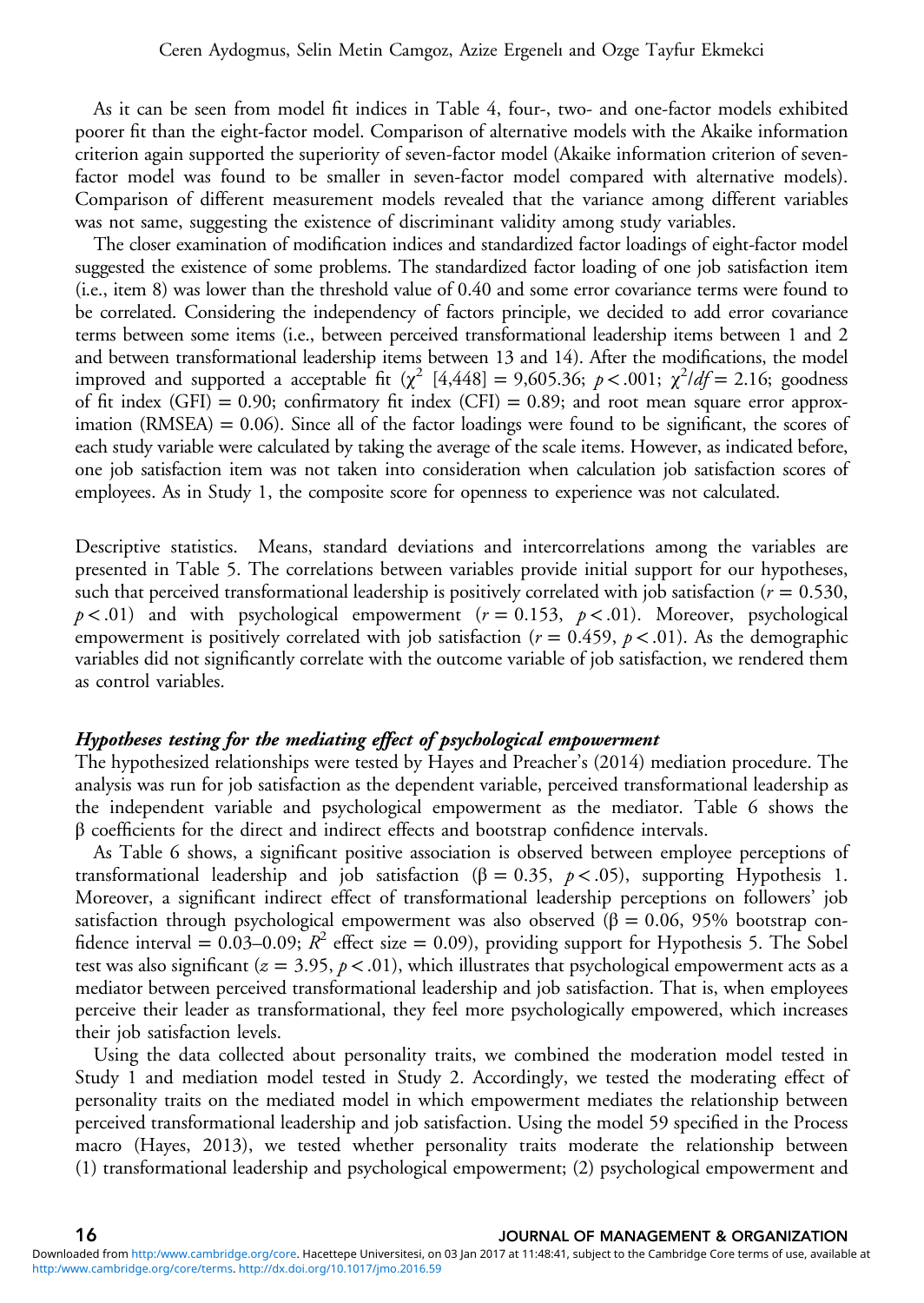<span id="page-16-0"></span>

| Variables              | Mean  | <b>SD</b> |           | 2                        | 3        | $\overline{4}$ | 5        | 6         |           | 8         | 9         | 10       | 11     |
|------------------------|-------|-----------|-----------|--------------------------|----------|----------------|----------|-----------|-----------|-----------|-----------|----------|--------|
| 1. Gender              | -     |           | -         |                          |          |                |          |           |           |           |           |          |        |
| 2. Age                 | 37.80 | 4.12      | $-0.14**$ | $\overline{\phantom{m}}$ |          |                |          |           |           |           |           |          |        |
| 3. Job tenure          | 5.70  | 0.91      | $-0.21**$ | $0.54**$                 |          |                |          |           |           |           |           |          |        |
| 4. Tenure with manager | 3.10  | 0.50      | $-0.13*$  | $0.43**$                 | $0.69**$ | -              |          |           |           |           |           |          |        |
| 5. PTL                 | 3.57  | 0.79      | $-0.03$   | 0.01                     | $-0.09$  | $-0.05$        | (0.93)   |           |           |           |           |          |        |
| 6. PE                  | 4.01  | 0.61      | $0.13*$   | $0.12*$                  | $0.13*$  | $0.14*$        | $0.24**$ | (0.85)    |           |           |           |          |        |
| 7. Ext                 | 3.55  | 0.70      | $-0.08$   | 0.01                     | 0.03     | $-0.02$        | $0.13*$  | $0.30**$  | (0.76)    |           |           |          |        |
| 8. Cons                | 3.10  | 0.70      | $-0.05$   | $-0.06$                  | $-0.05$  | $-0.03$        | $0.12*$  | $0.37**$  | $0.36**$  | (0.79)    |           |          |        |
| 9. Agr                 | 3.90  | 0.56      | $-0.07$   | 0.01                     | $-0.01$  | 0.03           | $0.17**$ | $0.29**$  | $0.30**$  | $0.52**$  | (0.70)    |          |        |
| 10. Ne                 | 2.55  | 0.72      | $-0.11*$  | $-0.06$                  | 0.07     | $-0.03$        | $-0.08$  | $-0.26**$ | $-0.29**$ | $-0.36**$ | $-0.45**$ | (0.76)   |        |
| $11.$ JS               | 3.70  | 0.62      | $-0.02$   | 0.13                     | 0.03     | 0.12           | $0.53**$ | $0.46**$  | $0.12*$   | $0.21**$  | $0.19**$  | $-0.12*$ | (0.89) |

Table 5. Descriptive statistics,  $\alpha$  coefficients and correlations among Study 2 variables

Note. N <sup>=</sup> 348.

Gender is coded as 0 <sup>=</sup> woman, 1 <sup>=</sup> man.

Cronbach's α coefficients are in parentheses in the diagonal.

Agr = agreeableness; Cons = Conscientiousness; Ext = extroversion; JS = job satisfaction; Ne = Neuroticism; PE = psychological empowerment; PTL = perceived transformational leadership.

 $*_{p < .05, *_{p < .001.}}$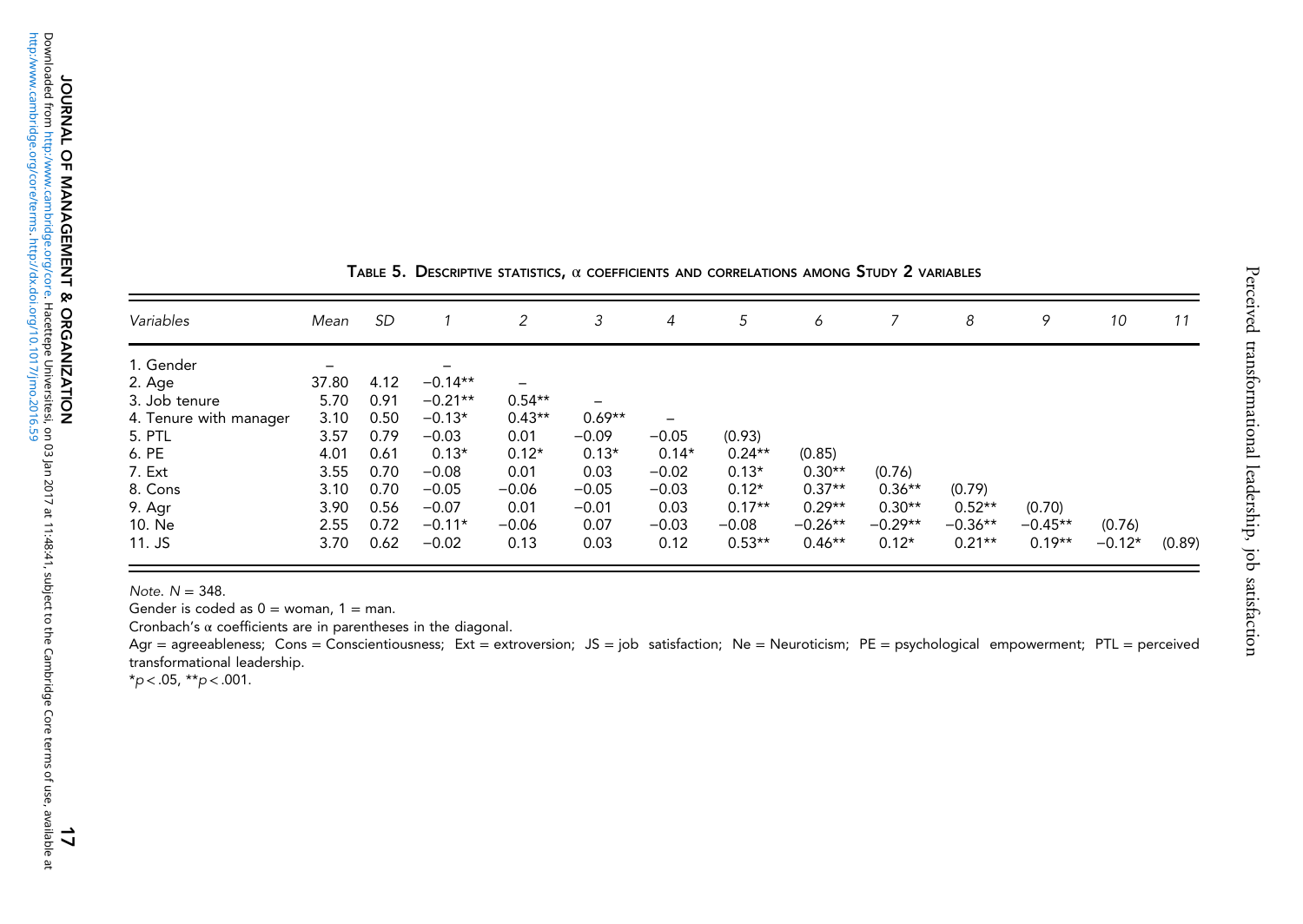<span id="page-17-0"></span>

| Model summary $(DV = PE)$            |                                     | $R^2$                             | F                            | p                |
|--------------------------------------|-------------------------------------|-----------------------------------|------------------------------|------------------|
| Variables<br>PTL                     | Coefficient<br>$0.18**$             | 0.05<br><b>SE</b><br>0.04         | 20.67<br>t<br>4.54           | 0<br>D           |
| Model summary $(DV = JS)$            |                                     | $R^2$                             | F                            | p                |
| Variables<br><b>PE</b><br><b>PTL</b> | Coefficient<br>$0.36**$<br>$0.35**$ | 0.40<br><b>SE</b><br>0.04<br>0.03 | 114.63<br>t<br>8.22<br>10.39 | O<br>0<br>0      |
| Direct effect of PTL on JS           | Effect                              | SE                                | t                            | p                |
|                                      | $0.35**$                            | 0.03                              | 10.39                        | 0                |
| Indirect effect through mediator     | Effect                              | Boot SE                           | <b>Boot LLCI</b>             | <b>Boot ULCI</b> |
|                                      | $0.07*$                             | 0.02                              | 0.04                         | 0.09             |

#### TABLE 6. RESULTS OF THE MEDIATION ANALYSIS

Note.  $N = 348$ .

 $DV =$  dependent variable;  $JS =$  job satisfaction;  $PE =$  psychological empowerment;  $PTL =$  perceived transformational leadership; LLCI = lower limit of confidence interval; ULCI = upper limit of confidence interval.

 $*_{p < .05, *_{p < .00.5}}$ 

job satisfaction; and (3) perceived transformational leadership and job satisfaction. Except conscientiousness, none of the personality variables moderated the aforementioned relations. The moderating effect of conscientiousness on the linkage between perceived transformational leadership and job satisfaction was found to be significant (β = 0.21;  $t = 2.20$ ;  $ρ = .04$ ). This finding seems to be in line with the findings obtained in Study 1 such that perceived transformational leadership seems to have stronger positive relationships with job satisfaction among employees high in conscientiousness.

### GENERAL DISCUSSION

The purpose of this research is to enhance the understanding of the link between perceived transformational leadership and job satisfaction by focussing on followers' personality traits and followers' psychological empowerment. Our findings concerning both studies suggest three main conclusions. First, consistent with previous studies (Podsakoff, MacKenzie, Moorman, & Fetter, [1990;](#page-25-0) Piccolo & Colquitt, [2006](#page-25-0); Braun et al., [2013\)](#page-22-0), we find a positive direct (Study 1) and indirect association (Study 2) between perceived transformational leadership and job satisfaction. That is, perceived transformational leadership serves as an informative framework in examining the predictors of job satisfaction. This finding suggests that when employees regard their leaders as more transformational they become more satisfied with their jobs. Since transformational leaders motivate their followers to perform beyond expectations (Keegan & Hartog, [2004](#page-24-0)) and transmit a sense of mission and intellectual stimulation (Bass, [1985](#page-21-0)) it seems reasonable that perceived transformational leadership could intrinsically foster more job satisfaction.

Second, as an important contribution to the literature, we tested the moderating roles of followers' personality traits on the relationship between perceived transformational leadership and job satisfaction by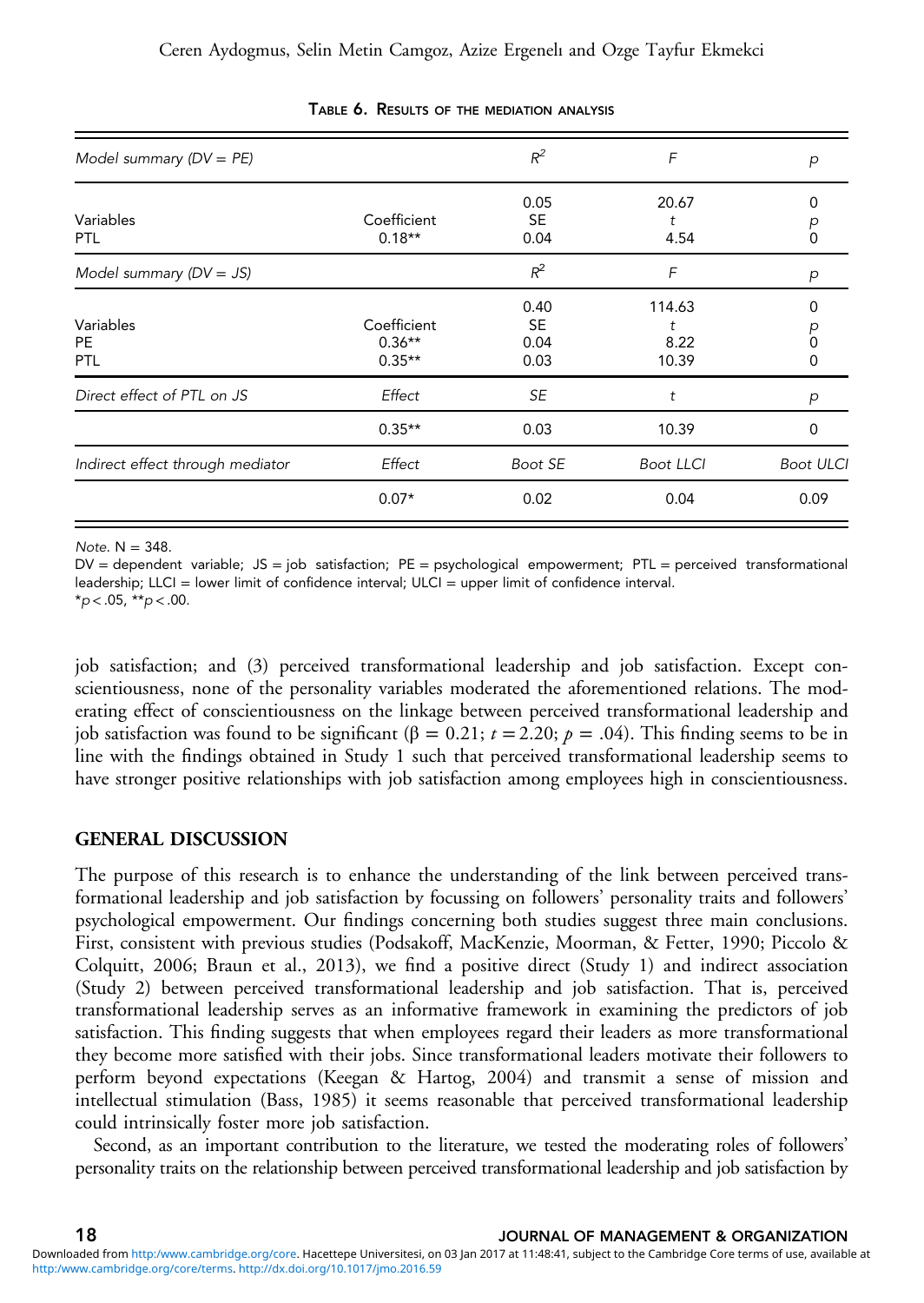focussing on a follower-centred perspective. The results of Study 1 provide evidence for the moderating effects of conscientiousness on the perceived transformational leadership–job satisfaction linkage. That is, perceived transformational leadership consistently yields stronger positive relationships with job satisfaction among employees high in conscientiousness compared with employees low in conscientiousness. This finding is partly in line with researchers (Howell, Dorfman, & Kerr, [1986;](#page-23-0) Shamir, House, & Arthur, [1993;](#page-25-0) Epitropaki & Martin, [2005](#page-22-0)) who argue that followers' personality traits may moderate the relationship between TL behaviours and organizational outcomes. A possible explanation for the moderating effect of conscientiousness on the perceived TL-job satisfaction linkage might be attributed to specific forms of self-fulfilling prophecies, such as the Pygmalion and Galatea effects. 'The Pygmalion effect is a type of self-fulfilling prophecy in which raising manager expectations regarding subordinate performance boosts subordinate performance' (Eden, [1992:](#page-22-0) 271). That is, when leaders communicate high expectations to their followers, the followers may expect high expectations from themselves and perform much better. The Galatea effect is a self-driven phenomenon where individuals' own opinions about their abilities and self-worth ideas influence their performance. It assumes that when followers expect more of themselves, these expectations will in turn enhance their performance (Eden, [1992\)](#page-22-0). In the Pygmalion effect, followers work towards meeting the expectations that are set by their leaders, whereas in the Galatea effect an individual sets expectations for himself or herself and strives to live up to them. As individuals who are high in conscientiousness have a tendency to attain more challenging goals that are set by leaders, it seems reasonable that Pygmalion effect might increase the strength of the relationship between perceived TL and job satisfaction specifically for conscientious followers.

High conscientious followers exhibit higher levels of sustained effort, which in turn may lead them to perform better. When such followers perceive their leaders' behaviours as transformational, because of the Galatea effect, their expectations of themselves may increase, they may perform better and at the end feel relatively higher job satisfaction. However, one should be cautious about this kind of inference, as our study did not assess but merely suggests possible Galatea and Pygmalion effects.

Contrary to our initial expectations, we failed to find any significant moderating effects of extraversion, agreeableness and neuroticism on the relationship between perceived transformational leadership and job satisfaction. To author's knowledge, as there has been no research exploring the possible moderating effects of personality traits on the stated relationship, we believe that this finding is an important contribution to the literature. Alternatively, apart from followers' personality traits, other factors might interact with perceived transformational leadership in its relationship with job satisfaction. In this respect, individuals' cultural value dimensions might be an intriguing factor. Some scholars argue that followers' responses to transformational leadership and how transformational leadership affects work-related attitudes may not be consistent across cultures (Bass [1997;](#page-21-0) Ergeneli, Gohar, & Temirbekova, [2007\)](#page-22-0). There exists evidence that collectivistic culture orientations influence perceived transformational leadership and work-related outcomes (Walumbwa & Lawler, [2003](#page-25-0)). Thus, the collectivistic culture of Turkish followers (Hofstede, [1980](#page-23-0)) might lead them to expect their leaders to exhibit transformational leadership behaviours (Bass, [1995](#page-21-0)), and such followers might readily respond to transformational leadership practices (Gumusluoglu & Ilsev, [2009\)](#page-23-0). So, apart from personality characteristics, one might argue that cultural value orientations might cause followers to perceive their managers as more or less transformational.

Although not directly hypothesized, concerning the direct effects of personality traits on job satisfaction, we found a positive relationship for conscientiousness and a negative relationship for neuroticism in line with other studies made in Turkey (Camgoz & Karapinar, [2011;](#page-22-0) Gümüşsoy, [2016](#page-23-0)). More specifically, congruent with prior research, our findings demonstrate that individuals who are high in conscientiousness report higher levels of job satisfaction (Winkelmann & Winkelmann, [2008;](#page-26-0) Templer, [2012](#page-25-0)), whereas individuals who are high in neuroticism report lower levels of job satisfaction (Connolly & Viswesvaran, [2000](#page-22-0); Judge, Heller, & Mount, [2002;](#page-24-0) Kim & Chung, [2014\)](#page-24-0).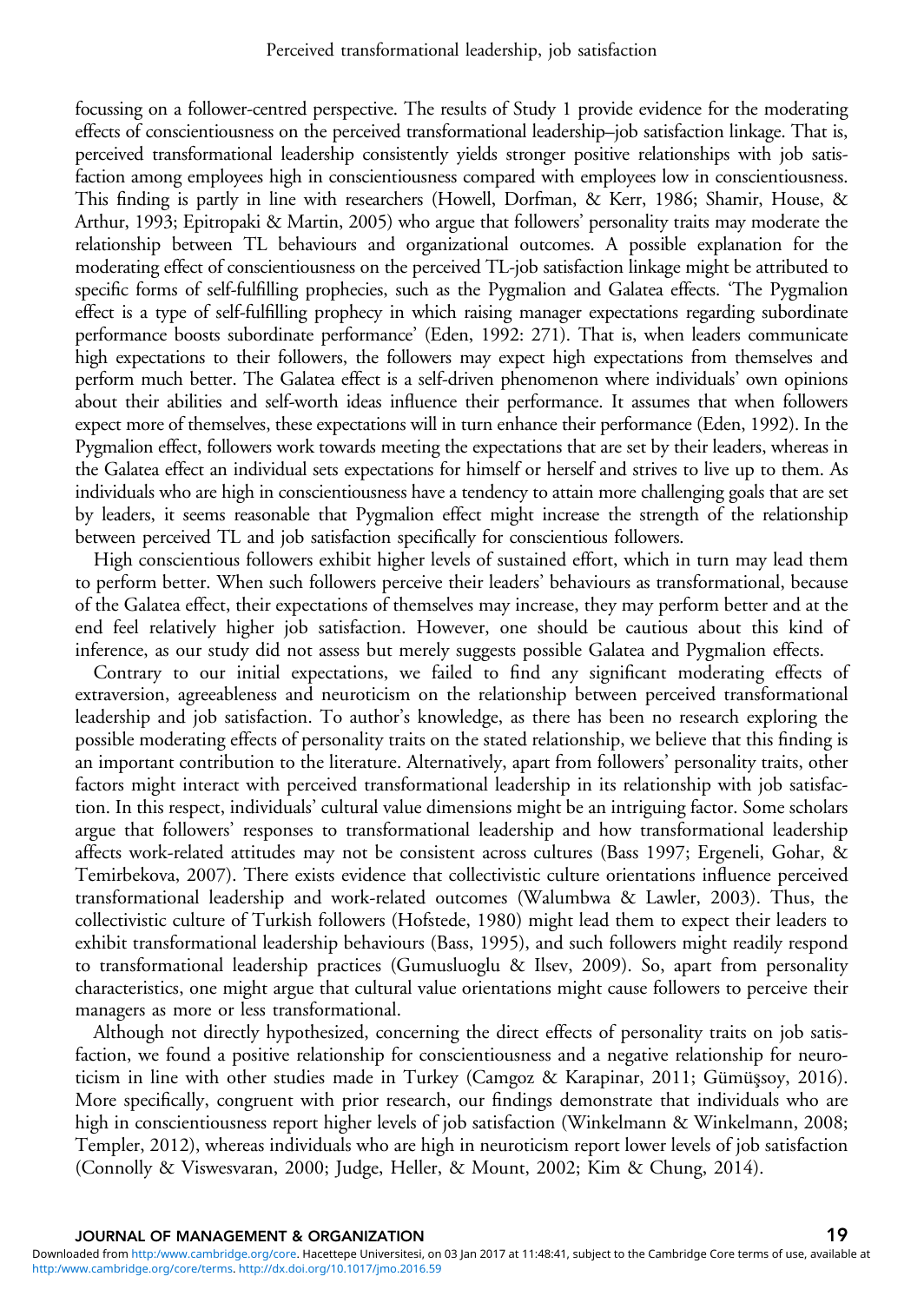The third conclusion of this research pertains to the findings of Study 2. In exploring the 'black box' of how perceived transformational leadership influences job satisfaction (Avolio et al., [2004\)](#page-21-0), we demonstrate that feelings of psychological empowerment mediate the relationship between perceived transformational leadership and job satisfaction. Based on the current sample of engineering academics, the results suggest that psychological empowerment partially mediates the relationship between perceived transformational leadership and job satisfaction. The findings imply that psychological empowerment is an important mechanism through which perceived transformational leadership exerts its effect on job satisfaction. That is, when followers perceive their leader as more transformational, they feel more psychologically empowered, which in turn contributes to increased levels of job satisfaction. This finding provides support to Bass's [\(1999](#page-21-0)) argument that transformational leadership may act through psychological empowerment in influencing work outcomes. Further, our findings confirm previous research (Fuller, Morrison, Jones, Bridger, & Brown, [1999](#page-23-0); Hechanova, Alampay, & Franco, [2006;](#page-23-0) Wang & Lee, [2009](#page-25-0)) and also the studies made in Turkey (Gürbüz, [2009;](#page-23-0) Bitmiş & Ergeneli, [2011;](#page-21-0) Pelit, Öztürk, & Arslantürk, [2011\)](#page-25-0) demonstrating that empowered followers are likely to have higher levels of job satisfaction.

#### Limitations and future research

This study is not without its limitations. The first concerns the use of a cross-sectional design, which does not allow for an assessment of causality. Further research using longitudinal designs might infer the causality of the relationships studied here. Second, this paper relies on data collected from academics and white-collar employees working in R&D at various information technology companies therefore participants are highly educated. It is possible that differences emanating from occupational classification (white/blue collar) and/or organizational culture or even national culture might affect the results. Especially, the unique characteristics of the academic sample (i.e., Study 2) need special consideration. The results reported in Study 2 might be affected by the fact that academics have a lot of autonomy in scheduling and handling their work, and often do not identify their supervisor as a specific leader. Therefore, it is noteworthy to mention that a more diverse sample may provide a different pattern or at least magnitude of results regarding the mediating role of empowerment. Replicating the study with a more heterogeneous sample in different organizations and cultures might increase the generalizability of future research. Third, as the data were collected from a single source (i.e., followers), there might be a potential threat for common method variance. Although several remedies were taken to reduce it (both Harman's test and CFA indicated the existence of separate constructs), future studies could validate selfreported data on transformational leadership with other sources, such as employee–leader dyads. Fourth, this study utilizes a perceived transformational leadership paradigm from the follower perspective; another avenue for research could consider the assumed similarity theory (Watson, Hubbard, & Wiese, [2000](#page-25-0)), which argues the importance of the perceived similarity between the follower and the leader. Schyns and Felfe ([2006](#page-25-0)) found that followers with similar characteristics to transformational leadership leaders perceive more transformational leadership behaviours in their leaders. Therefore, leaders' personalities could also be included into the model to test the assumed similarity effect and then explore its potential moderating effect on the relationship between transformational leadership and job satisfaction. Last but not least, further research might also explore other situational moderators (i.e., organizational climate, feedback environment) and their relationships with other outcome variables, such as organizational commitment.

#### Practical implications

There are several practical implications of the current research. In a broad sense, perceived transformational leadership is found to be positively associated with job satisfaction. Prior research has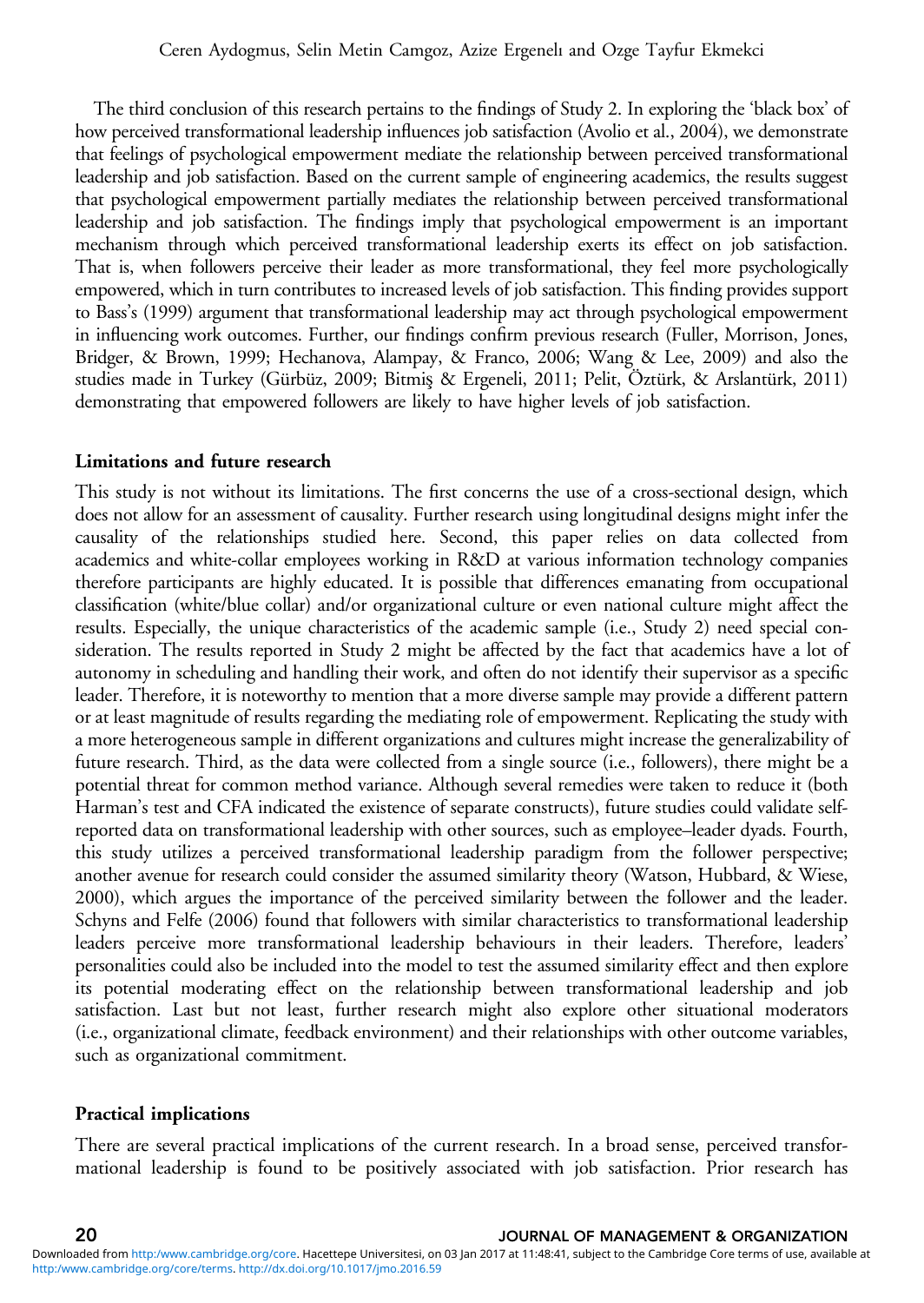demonstrated that transformational leadership behaviours can be learned (Parry & Sinha, [2005;](#page-25-0) Nielsen, Hrivnak, & Shaw, [2009\)](#page-24-0), and thus encouraging managers to adopt a transformational style in articulating a vision, inspiring employees, recognizing employees' needs and promoting creativity would likely then result in higher levels of job satisfaction.

The moderating role of followers' conscientiousness on the relationship between perceived transformational leadership and job satisfaction is the core finding of Study 1. That is, followers high in conscientiousness appraise their leaders as more transformational than those low in conscientiousness, and the former effect is more likely to increase job satisfaction. What implications do these findings hold for managers? For one, managers should acknowledge that to increase job satisfaction levels, emerging as and remaining an effective transformational leadership leader does not depend solely on their own behaviour but also on their followers' personalities (Felfe & Schyns, [2010](#page-23-0)). That is, when managers express transformational leadership behaviours, it is important to understand that the same behaviour is interpreted differently among employees. Followers high in conscientiousness perceive higher transformational leadership characteristics than their counterparts, and this manifests in higher job satisfaction. Understanding the personality differences of their followers would appear to be a good way for managers to analyse and understand follower feedback, and then behave accordingly. Managers should not hesitate to discuss evaluations of their leadership practices with their followers; in this way, they can gain a better understanding of their followers' perceptions. Nevertheless, managers should likely expect more support and commitment from conscientious followers.

The mediating role of followers' psychological empowerment between perceived transformational leadership and job satisfaction is the core finding of Study 2. That is, by creating a greater sense of empowerment, one can inspire, albeit indirectly, higher levels of job satisfaction. Managers who wish to enhance their followers' job satisfaction should be aware and capable of increasing followers' psychological empowerment by fostering goal internalization, creating a sense of choice and impact, and making followers feel that they have some choice in their work lives. Moreover, how managers demonstrate transformational types of leadership behaviours highly affects psychological empowerment feelings. For instance, by helping employees to become more innovative and creative, managers may engender feelings of competence. Additionally, by creating opportunities for followers to make changes in their own work, managers may increase employees' feelings of impact and choice (Rafferty & Griffin, [2004\)](#page-25-0). Further, managers could be more sensitive to followers' developmental needs and support and coach their followers, which may foster self-determination and impact, thereby result in more intrinsic job satisfaction.

# Conclusion

The aim of this paper is to investigate the moderating effects of personality traits (i.e., extraversion, conscientiousness, agreeableness and neuroticism) and the mediating effect of psychological empowerment on the relationship between perceived transformational leadership and job satisfaction. Although much progress has been made in how perceived transformation leadership affects employees' attitudes towards their job, studies addressing the moderating and mediating effects on transformational leader–follower attitudes linkage are relatively rare. Understanding the moderating effects of followers' personality traits may enhance the understanding of the dispositional predictors of job satisfaction, which would be helpful for devising proper employee selection, training and development programs. Furthermore, by demonstrating the key role of empowerment on perceived transformational leadership and job satisfaction, this study hopefully draws attention to the positive effects of delegation and participative management.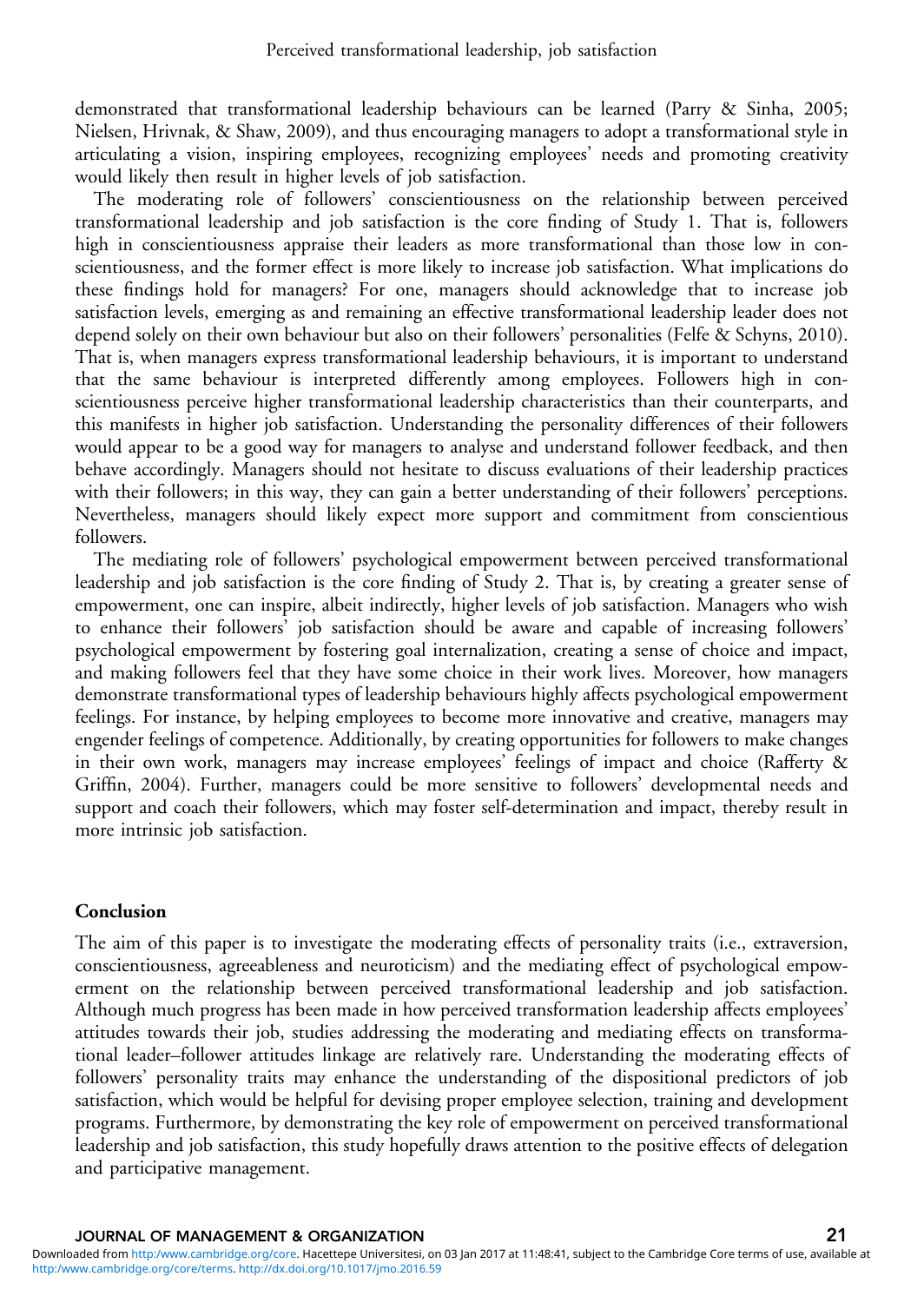#### <span id="page-21-0"></span>ACKNOWLEDGEMENT

This research received no specific grant from any funding agency, commercial, or not-for-profit sectors. All authors have read and approved the paper and have met the criteria for authorship listed above.

### Conflicts of Interest

None.

#### References

- Avolio, B. J. (1999). Full leadership development: Building vital forces in organizations. Thousand Oaks, CA: Sage.
- Avolio, B. J., Bass, B. M., & Jung, D. I. (1999). Re-examining the components of transformational and transactional leadership using the Multifactor Leadership Questionnaire. Journal of Occupational and Organizational Psychology, 72, 441–462.
- Avolio, B. J., Zhu, W., Koh, W., & Bhatia, P. (2004). Transformational leadership and organizational commitment: Mediating role of psychological empowerment and moderating role of structural distance. Journal of Organizational Behaviour, 25, 951–968.
- Awamleh, R., & Gardner, W. L. (1999). Perceptions of leader charisma and effectiveness: The effect of vision content, delivery, and organizational performance. Leadership Quarterly, 10(3), 345-373.
- Aycan, Z. (2001). Human resource management in Turkey-current issues and future challenges. International Journal of Manpower, 22(3), 252–260.
- Aycan, Z., & Kanungo, R. N. (2000). Topolumsal kültürün kurumsal kültür ve insan kaynakları uygulamalari üzerine etkileri [Effects of social culture on organizational culture and human resources practices]. Management, Leadership, and Human Resources Practices in Turkey. Istanbul, Turkey: DETAM.
- Aycan, Z., & Fikret-Pasa, S. (2003). Career choices, job selection criteria, and leadership preferences in a transitional nation: The case of Turkey. Journal of Career Development, 30(2), 129-144.
- Aycan, Z., Kanungo, R. N., Mendonca, M., Yu, K., Deller, J., Stahl, G., & Khursid, A. (2000). Impact of culture on human resource management practices: A ten country comparison. Applied Psychology: An International Review, 49(1), 192-220.
- Bartram, T., & Casimir, G. (2006). The relationship between leadership and follower in-role performance and satisfaction with the leader. Leadership & Organization Development Journal,  $28(1)$ , 4-19.
- Bass, B. M. (1985). Leadership and performance beyond expectations. New York: The Free Press.
- Bass, B. M. (1990). Bass and Stogdill's handbook of leadership. New York: Free Press.
- Bass, B. M. (1995). Comment: Transformational leadership looking at other possible antecedents and consequences. Journal of Management Inquiry, 4(3), 293–298.
- Bass, B. M. (1997). Does the transactional–transformational leadership paradigm transcend organizational and national boundaries? American Psychologist, 52(2), 130–139.
- Bass, B. M. (1999). Two decades of research and development in transformational leadership. *European Journal of Work* and Organizational Psychology, 8, 9–32.
- Bass, B. M., & Avolio, B. J. (1994). Transformational leadership and organizational culture. The International Journal of Public Administration, 17(3-4), 541–554.
- Bass, B. M., & Avolio, B. J. (1995). Multifactor Leadership Questionnaire: Manual leader form, rater, and scoring key for MLQ (Form 5x-Short). Redwood City, CA: Mind Garden.
- Bilgic, R. (1998). The relationship between job satisfaction and personal characteristics of Turkish workers. The Journal of Psychology, 132(5), 549–557.
- Bitmiş, M. G., & Ergeneli, A. (2011). Contingency approach to strategic management: A test of the mediating effect of leader member exchange on the relationship between psychological empowerment and job satisfaction in 21st century workplace. Procedia-Social and Behavioral Sciences, 24, 1143–1153.
- Bodla, M. A., & Hussain, G. (2010). Followers' characteristics and leadership styles: An empirical fit among employees of Pakistan. Journal of US-China Public Administration, 7(6), 73–81.
- Bogler, R. (2001). The influence of leadership style on teacher job satisfaction. *Educational Administration Quarterly*, 37(5), 662–683.

#### 22 JOURNAL OF MANAGEMENT & ORGANIZATION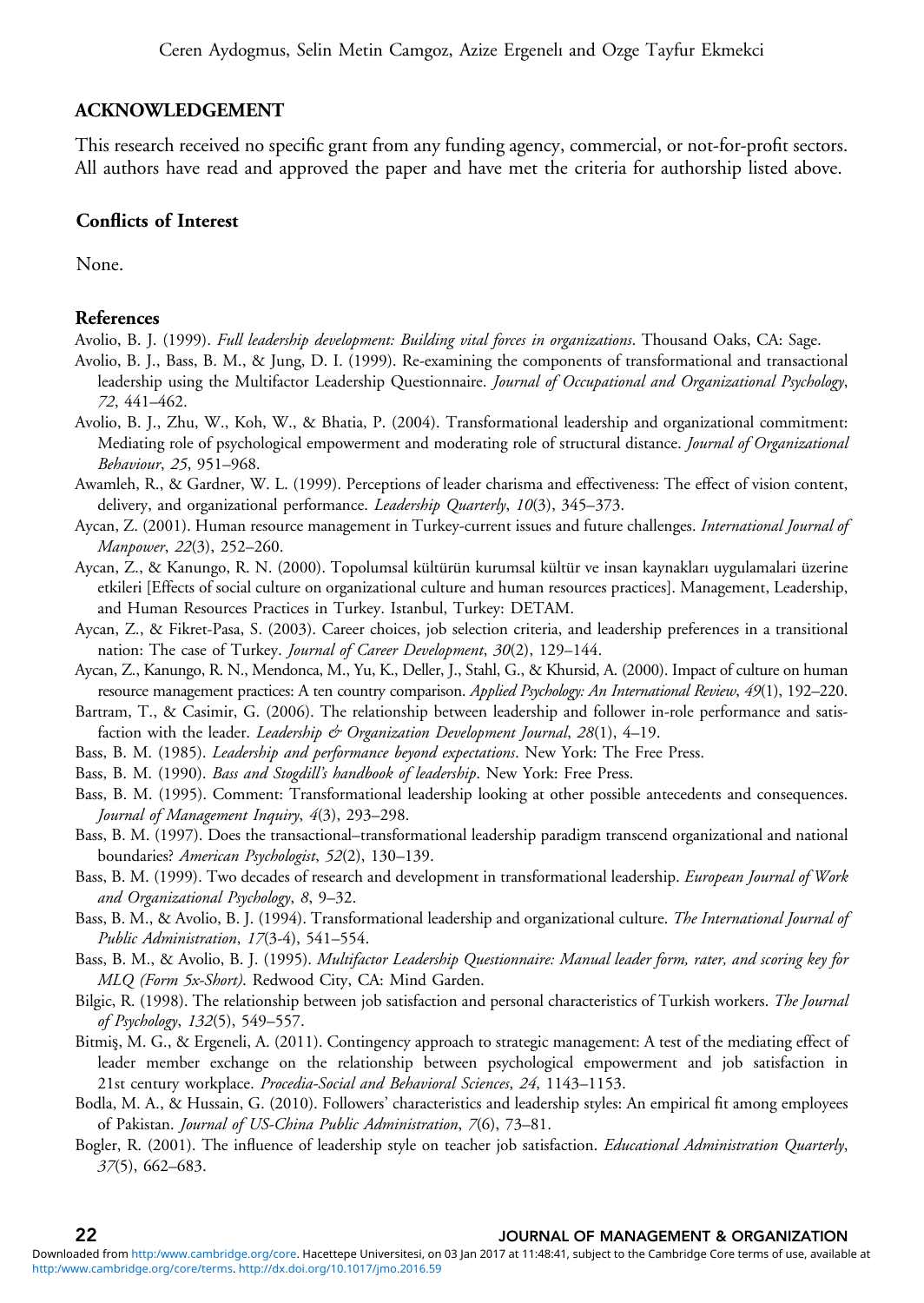- <span id="page-22-0"></span>Bono, J. E., Hooper, A. C., & Yoon, D. J. (2012). Impact of rater personality on transformational and transactional leadership ratings. The Leadership Quarterly, 23(1), 132–145.
- Braun, S., Peus, C., Weisweiler, S., & Frey, D. (2013). Transformational leadership, job satisfaction, and team performance: A multilevel mediation model of trust. The Leadership Quarterly, 24(1), 270–283.
- Burns, J. M. (1978). Leadership. New York: Harper & Row.
- Bycio, P., Hackett, R. D., & Allen, J. S. (1995). Further assessments of Bass's (1985) conceptualization of transactional and transformational leadership. Journal of Applied Psychology, 80, 468–478.
- Camgoz, S. M., & Karapinar, P. B. (2011). Managing job satisfaction: The mediating effect of procedural fairness. International Journal of Business and Social Science, 2(8), 234–243.
- Castro, B. C., Villegas, P. M. M., & Casillas, B. J. C. (2008). Transformational leadership and followers' attitudes: The mediating role of psychological empowerment. The International Journal of Human Resource Management, 19(10), 1842–1863.
- Christiansen, N., Sliter, M., & Frost, C. T. (2014). What employees dislike about their jobs: Relationship between personality-based fit and work satisfaction. Personality and Individual Differences, 71, 25–29.
- Cicero, L., & Pierro, A. (2007). Charismatic leadership and organizational outcomes: The mediating role of employees' work-group identification. International Journal of Psychology, 42(5), 297-306.
- Cohen, J., Cohen, P., West, S. G., & Aiken, L. S. (2003). Applied multiple regression/correlation analysis for the behavioral sciences (3rd ed.), Mahwah, NJ: Lawrence Erlbaum Associates.
- Conger, J. A., & Kanungo, R. N. (1998). Charismatic leadership in organizations. Thousand Oaks, CA: Sage.
- Conger, J. A., Kanungo, R. N., & Menon, S. T. (2000). Charismatic leadership and follower effects. Journal of Organizational Behavior, 21(7), 747–767.
- Connolly, J., & Viswesvaran, C. (2000). The role of affectivity in job satisfaction: A meta-analysis. Personality and Individual Differences, 29, 265–281.
- Cooper-Hakim, A., & Viswesvaran, C. (2005). The construct of work commitment: Testing an integrative framework. Psychological Bulletin, 131(2), 241–259.
- Çoğaltay, N., Yalcin, M., & Karadağ, E. (2016). Educational leadership and job satisfaction of teachers: A meta-analysis study on the studies published between 2000 and 2016 in Turkey. Eurasian Journal of Educational Research, 62, 273–298.
- DeNeve, K., & Cooper, H. (1998). The happy personality: A meta-analysis of 137 personality traits and subjective well-being. Psychological Bulletin, 124(2), 197–229.
- Dust, S. B., Resick, C. J., & Mawritz, M. B. (2014). Transformational leadership, psychological empowerment, and the moderating role of mechanistic–organic contexts. Journal of Organizational Behavior, 35(3), 413-433.
- Dvir, T., & Shamir, B. (2003). Follower developmental characteristics as predicting transformational leadership: A longitudinal field study. Leadership Quarterly, 14, 327–344.
- Eden, D. (1992). Leadership and expectations: Pygmalion effects and other self-fulfilling prophecies in organizations. Leadership Quarterly, 3, 271–305.
- Ehrhart, M. G., & Klein, K. J. (2001). Predicting followers' preferences for charismatic leadership: The influence of follower values and personality. The Leadership Quarterly, 12, 153-179.
- Epitropaki, O., & Martin, R. (2005). The moderating role of individual differences in the relation between transformational/transactional leadership perceptions and organizational identification. The Leadership Quarterly, 16(4), 569–589.
- Ergeneli, A., Gohar, R., & Temirbekova, Z. (2007). Transformational leadership: Its relationship to culture value dimensions. International Journal of Intercultural Relations, 31(6), 703–724.
- Ergeneli, A., Saglam Ari, G., & Metin, S. (2007). Psychological empowerment and its relationship to trust in immediate managers. Journal of Business Research, 60(1), 41-56.
- Ettlie, J. E. (1983). Organizational policy and innovation among suppliers to food processing sector. Academy of Management Journal, 26(1), 27–44.
- Eylon, D., & Bamberger, P. (2000). Empowerment cognitions and empowerment acts: Recognizing the importance of gender. Group and Organization Management, 25, 354–372.
- Felfe, J., & Schyns, B. (2006). Personality and the perception of transformational leadership: The impact of extraversion, neuroticism, personal need for structure, and occupational self-efficacy. Journal of Applied Social Psychology, 36, 708–739.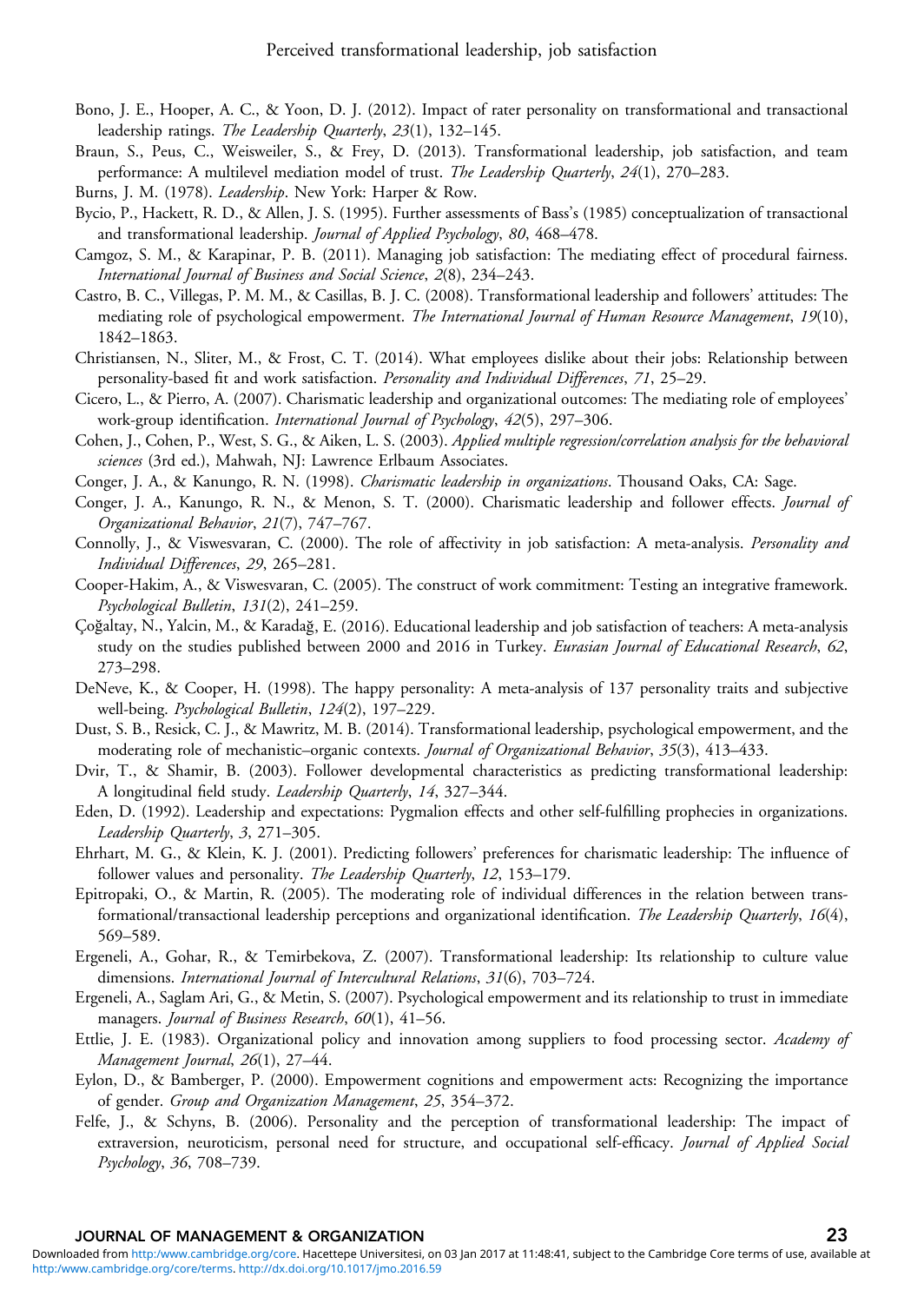- <span id="page-23-0"></span>Felfe, J., & Schyns, B. (2010). Followers' personality and the perception of transformational leadership: Further evidence for the similarity hypothesis. British Journal of Management, 21, 393-410.
- Fikret-Pasa, S., Kabasakal, H., & Bodur, M. (2001). Society, organizations, and leadership in Turkey. Applied Psychology: An International Review, 50(4), 559–589.
- Fuller, J. B., Morrison, R., Jones, L., Bridger, D., & Brown, V. (1999). The effects of psychological empowerment on transformational leadership and job satisfaction. The Journal of Social Psychology, 139(3), 389-391.
- Furnham, A., Eracleous, A., & Chamorro-Premuzic, T. (2009). Personality, motivation and job satisfaction: Hertzberg meets the big five. Journal of Managerial Psychology, 24(8), 765–779.
- Garcia-Morales, V. J., Jiménez-Barrionuevo, M. M., & Gutiérrez-Gutiérrez, L. (2012). Transformational leadership influence on organizational performance through organizational learning and innovation. Journal of Business Research, 65(7), 1040–1050.
- Gardner, W. L., & Avolio, B. J. (1998). The charismatic relationship: A dramaturgical perspective. Academy of Management Review, 23, 32–58.
- Ghanbari, S., & Eskandari, A. (2014). Transformational leadership, job satisfaction, and organizational innovation. International Journal of Management Perspective, 1(4), 81–94.
- Goldberg, L. R. (1990). An alternative 'description of personality': The Big-Five factor structure. *Journal of Personality* and Social Psychology, 59, 1216–1229.
- Goregenli, M. (1997). Individualist-collectivist tendencies in a Turkish sample. Journal of Cross-Cultural Psychology, 28(6), 787–794.
- Gumusluoglu, L., & Ilsev, A. (2009). Transformational leadership, creativity, and organizational innovation. Journal of Business Research, 62, 461–473.
- Gumusluoglu, L., Karakitapoğlu-Aygün, Z., & Hirst, G. (2013). Transformational leadership and R&D workers' multiple commitments: Do justice and span of control matter? Journal of Business Research, 66(11), 2269–2278.
- Gümüşsoy, Ç. A. (2016). The effect of five-factor model of personality traits on turnover intention among information technology (IT) professionals. Academic Journal of Information Technology, 74(22), 7–28.
- Gürbüz, S. (2009). The effect of high performance HR practices on employees' job satisfaction. Istanbul University Journal of the School of Business Administration, 38(2), 110–123.
- Hayes, A. F. (2013). Introduction to mediation, moderation, and conditional process analysis: A regression-based approach. New York: Guilford Press.
- Hayes, A. F., & Preacher, K. J. (2014). Statistical mediation analysis with a multicategorical independent variable. British Journal of Mathematical and Statistical Psychology, 67(3), 451–470.
- Hechanova, M., Alampay, R., & Franco, E. (2006). Psychological empowerment, job satisfaction, and performance among Filipino service workers. Asian Journal of Social Psychology, 9, 92-78.
- Hetland, H., & Sandal, G. (2003). Transformational leadership in Norway: Outcomes and personality correlates. European Journal of Work and Organizational Psychology, 12(2), 147–170.
- Hetland, H., Sandal, G. M., & Johnsen, T. B. (2008). Followers' personality and leadership. Journal of Leadership & Organizational Studies, 14(4), 322–331.
- Hofstede, G. (1980). Culture's consequences: International differences in work-related values. Beverly Hills, CA: Sage.
- Howell, J. P., Dorfman, P. W., & Kerr, S. (1986). Moderator variables in leadership research. Academy of Management Review, 11, 88–102.
- Hsieh, J. Y. (2013). Impact of individual and organizational factors on job satisfaction: A comparison of multilevel models and multiple regression models using different data arrangements. Journal of Management & Organization, 19(1), 44–59.
- Hulin, C. L., & Judge, T. A. (2003). Job attitudes. In W. C. Bornman & D. R. Ilgen (Eds.), *Handbook of psychology:* Industrial and organizational psychology (pp. 255–276). New York: John Wiley & Sons.
- Hurtz, G. M., & Donovan, J. J. (2000). Personality and job performance: The big five revisited. Journal of Applied Psychology, 85, 869–879.
- John, O. P., Donahue, E. M., & Kentle, R. L. (1991). The Big Five Inventory Versions 4a and 54. Berkeley, CA: Institute of Personality and Social Research, University of California.
- Joo, B. K. B., & Lim, T. (2013). Transformational leadership and career satisfaction: The mediating role of psychological empowerment. Journal of Leadership & Organizational Studies, 20(10), 1-11.

#### 24 JOURNAL OF MANAGEMENT & ORGANIZATION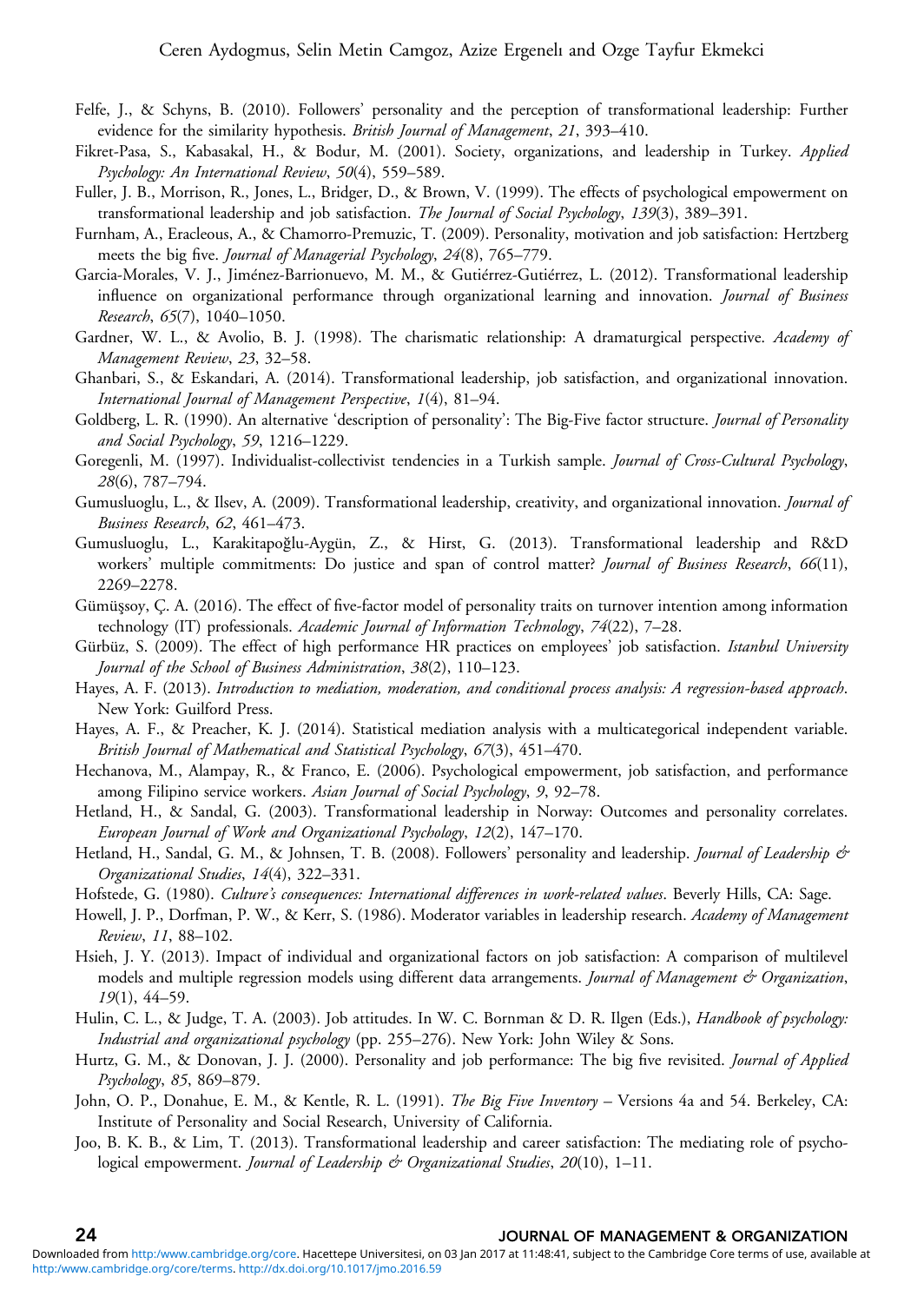- <span id="page-24-0"></span>Judge, T. A,., & Bono, J. E. (2000). Five-factor model of personality and transformational leadership. Journal of Applied Psychology, 85, 751–765.
- Judge, T. A., Heller, D., & Mount, M. K. (2002). Five-factor model of personality and job satisfaction: A meta-analysis. Journal of Applied Psychology, 87(3), 530–541.
- Judge, T. A., Scott, B. A., & Ilies, R. (2006). Hostility, job attitudes, and workplace deviance: Test of a multilevel model. Journal of Applied Psychology, 91, 126–138.
- Jung, D. I., Chow, C., & Wu, A. (2003). The role of transformational leadership in enhancing organizational innovation: Hypotheses and some preliminary findings. The Leadership Quarterly, 14(4), 525–544.
- Jung, D. I., & Sosik, J. J. (2002). Transformational leadership in work groups: The role of empowerment, cohesiveness and collective-efficacy on perceived group performance. Small Group Research, 33(3), 313-336.
- Kabasakal, H., & Bodur, M. (1998). Leadership, values and institutions: The case of Turkey. Research papers. Bogazici University, Istanbul, Turkey.
- Kagitcibasi, C. (1996). Family and human development across cultures: A view from the other side. Mahwah, NJ: Lawrence Erlbaum Ass.
- Kark, R., Shamir, B., & Chen, G. (2003). The two faces of transformational leadership: Empowerment and dependency. *Journal of Applied Psychology*, 88, 246–255.
- Keegan, A. E., & Hartog, D. N. D. (2004). Transformational leadership in a project-based environment: A comparative study of the leadership styles of project managers and line managers. Project Management, 22, 609-617.
- Keller, T. (1999). Images of the familiar: Individual differences and implicit leadership theories. Leadership Quarterly, 10, 589–607.
- Kerfoot, K. (2001). From motivation to inspiration leadership. Nursing Economics, 19, 242-243.
- Kim, H., & Chung, Y. W. (2014). The use of social networking services and their relationship with the big five personality model and job satisfaction in Korea. Cyberpsychology, Behavior, and Social Networking, 17(10), 658–663.
- Krishnan, V. R. (2012). Transformational leadership and personal outcomes: Empowerment as mediator. Leadership & Organization Development Journal, 33(6), 550–563.
- Locke, E. A. (1969). What is job satisfaction? Organizational Behavior and Human Performance, 4, 309-336.
- Lord, R. G., DeVader, C. L., & Alliger, G. M. (1986). A meta-analysis of the relation between personality traits and leadership perceptions: An application of validity generalization procedures. Journal of Applied Psychology, 71, 402–410.
- Lowe, K. B., Kroeck, K. G., & Sivasubramaniam, N. (1996). Effectiveness correlates of transformation and transactional leadership: A metaanalytic review of the MLQ literature. Leadership Quarterly, 7, 385-425.
- Lucas, R. E., Diener, E., Grob, A., Suh, E. M., & Shao, L. (2000). Cross-cultural evidence for the fundamental features of extraversion. Journal of Personality and Social Psychology, 79(3), 452–468.
- Mardanov, I. T., Heischmidt, K., & Henson, A. (2008). Leader-member exchange and job satisfaction bond and predicted employee turnover. Journal of Leadership and Organizational Studies, 15(2), 159-175.
- McCrae, R. R., & Costa, P. (1991). Adding Liebe und Arbeit: The full five-factor model and well-being. Journal of Personality and Social Psychology, 817(2), 227–232.
- McCrae, R. R., & Costa, P. T. (1997). Personality trait structure as a human universal. American Psychologist, 52(5), 509–516.
- Monzani, L., Ripoll, P., & Silla, J. M. P. (2014). Followers' agreeableness and extraversion and their loyalty towards authentic leadership. Psicothema, 26(1), 69–75.
- Moss, S. A., & Ngu, S. (2006). The relationship between personality and leadership preferences. Current Research in Social Psychology, 11(6), 70–91.
- Nielsen, T. M., Hrivnak, G. A., & Shaw, M. (2009). Organizational citizenship behavior and performance: A meta-analysis of group-level research. Small Group Research, 40, 1–23.
- Organ, D. W., & Lingl, A. (1995). Personality, satisfaction, and organizational citizenship behavior. *Journal of Social* Psychology, 135, 339–350.
- Ozaralli, N. (2003). Effects of transformational leadership on empowerment and team effectiveness. Leadership & Organization Development Journal, 24(6), 335–344.
- Pai, A., & Krishnan, V. R. (2015). Can transformational leadership increase the happiness index in organisations through empowerment? Journal of Organisation & Human Behaviour, 2(3), 22-28.
- Parmer, L., Green, M., Duncan, P., & Zarate, C. (2013). The relationship between followers' personality and preferences in leadership. Journal of Leadership, Accountability and Ethics, 10(2), 55–64.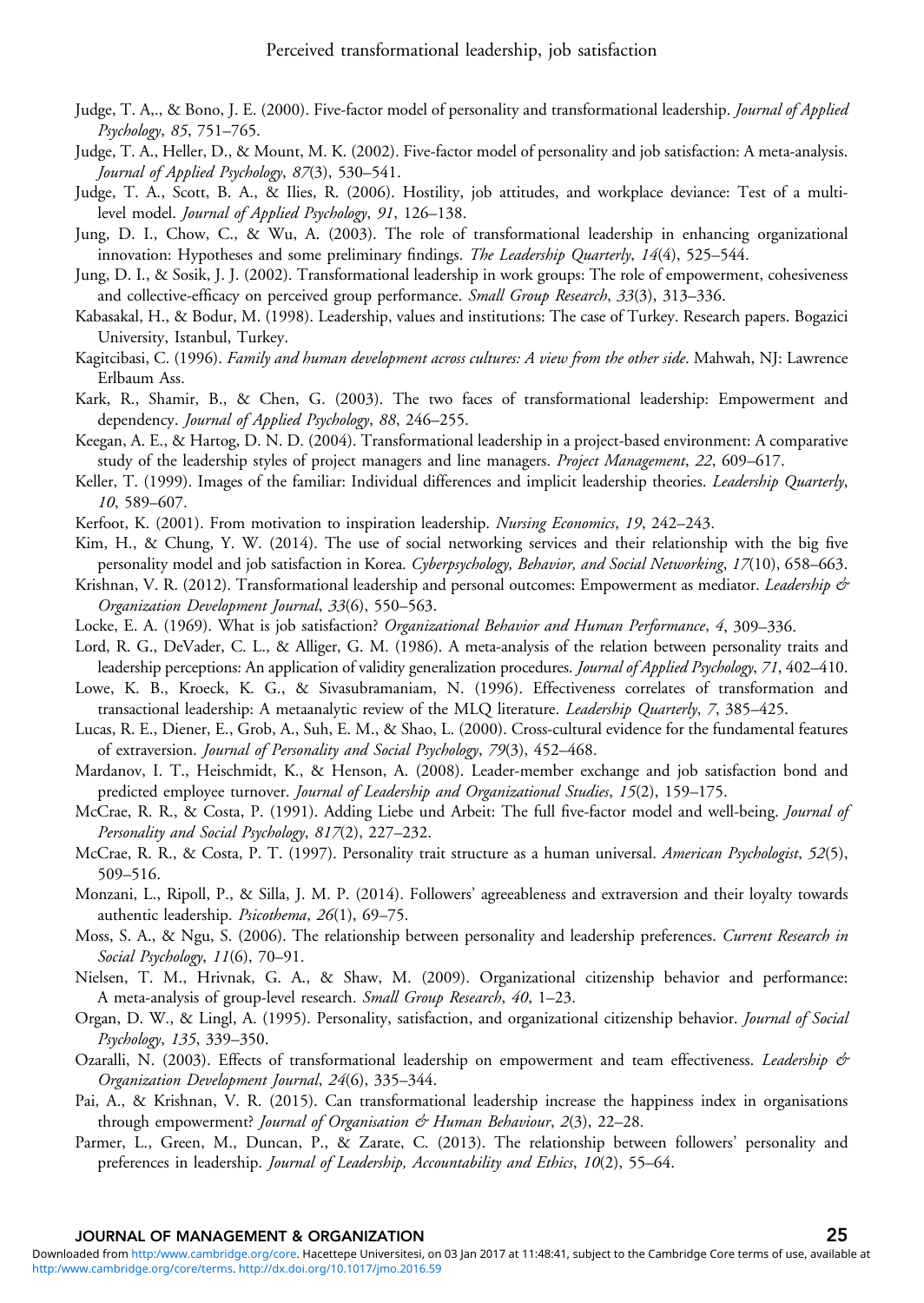- <span id="page-25-0"></span>Parry, K. W., & Sinha, P. N. (2005). Researching the trainability of transformational organizational leadership. *Human* Resource Development International, 8(2), 165–183.
- Pelit, E., Öztürk, Y., & Arslantürk, Y. (2011). The effects of employee empowerment on employee job satisfaction: A study on hotels in Turkey. International Journal of Contemporary Hospitality Management, 23(6), 784–802.
- Piccolo, R. F., & Colquitt, J. A. (2006). Transformational leadership and job behaviors: The mediating role of core job characteristics. Academy of Management Journal, 49(2), 327–340.
- Podsakoff, P. M., MacKenzie, S. B., Lee, J. Y., & Podsakoff, N. P. (2003). Common method biases in behavioral research: A critical review of the literature and recommended remedies. Journal of Applied Psychology, 88(5), 879–903.
- Podsakoff, P. M., MacKenzie, S. B., Moorman, R. H., & Fetter, R. (1990). Transformational leader behaviors and their effects on followers' trust in leader satisfaction, and organizational citizenship behaviors. *Leadership Quarterly*, 1(2), 107–142.
- Podsakoff, P. M., & Organ, D. W. (1986). Self-reports in organizational research: Problems and prospects. *Journal of* Management, 12, 531–544.
- Qu, R., Janssen, O., & Shi, K. (2015). Transformational leadership and follower creativity: The mediating role of follower relational identification and the moderating role of leader creativity expectations. The Leadership Quarterly, 26(2), 286–299.
- Rafferty, A. E., & Griffin, M. A. (2004). Dimensions of transformational leadership: Conceptual and empirical extensions. The Leadership Quarterly, 15(3), 329-354.
- Rusting, C. L., & Larsen, R. J. (1997). Extraversion, neuroticism, and susceptibility to positive and negative affect: A test of two theoretical models. Personality and Individual Differences, 22(5), 607-612.
- Salgado, J. F. (1997). The five factor model of personality and job performance in the European community. Journal of Applied Psychology, 82(1), 30–43.
- Schyns, B., & Felfe, J. (2006). The personality of followers and its effect on the perception of leadership an overview, a study, and a research agenda. Small Group Research, 37(5), 522-539.
- Shamir, B., House, R. J., & Arthur, M. B. (1993). The motivational effects of charismatic leadership: A self-concept based theory. Organization Science, 4(4), 577–594.
- Slater, R. (2003). 29 Leadership secrets from Jack Welch. New York: McGraw Hill.
- Spector, P. E. (1997). Job satisfaction: Application, assessment, causes, and consequences. Thousand Oaks, CA: Sage.
- Spreitzer, G. M. (1995). Psychological empowerment in the workplace: Dimensions, measurement, and validation. Academy of Management Journal, 38(5), 1442–1465.
- Sumer, N., Lajunen, T., & Ozkan, T. (2005). Big five personality traits as the distal predictors of road accident involvement. In G. Underwood (Ed.), Traffic and transport psychology (pp. 215–227). Oxford: Elsevier Ltd.
- Templer, K. J. (2012). Five-factor model of personality and job satisfaction: The importance of agreeableness in a tight and collectivistic Asian society. Applied Psychology: An International Review, 61(1), 114-129.
- Tepper, B. J., & Percy, P. M. (1994). Structural validity of the Multifactor Leadership Questionnaire. Educational and Psychological Measurement, 54, 734–744.
- Thomas, K. W., & Velthouse, B. A. (1990). Cognitive elements of empowerment: An interpretive model of intrinsic task motivation. Academy of Management Review, 15(4), 666–681.
- Top, M., Tarcan, M., Tekingündüz, S., & Hikmet, N. (2013). An analysis of relationships among transformational leadership, job satisfaction, organizational commitment and organizational trust in two Turkish hospitals. The International Journal of Health Planning and Management, 28(3), 217–241.
- Walumbwa, F. O., & Lawler, J. J. (2003). Building effective organizations: Transformational leadership, collectivist orientation, work-related attitudes, and withdrawal behaviors in three emerging economies. International Journal of Human Resource Management, 14(7), 1083–1101.
- Walumbwa, F. O., Orwa, B., Wang, P., & Lawler, J. J. (2005). Transformational leadership, organizational commitment, and job satisfaction: A comparative study of Kenyan and US financial firms. Human Resource Development Quarterly, 16(2), 235–256.
- Wang, G., & Lee, P. D. (2009). Psychological empowerment and job satisfaction: An analysis of interactive effects. Group & Organization Management, 34(3), 1-26.
- Watson, D., Hubbard, B., & Wiese, D. (2000). General traits of personality and affectivity as predictors of satisfaction in intimate relationships: Evidence from self-and partner-ratings. Journal of Personality, 68(3), 413–449.